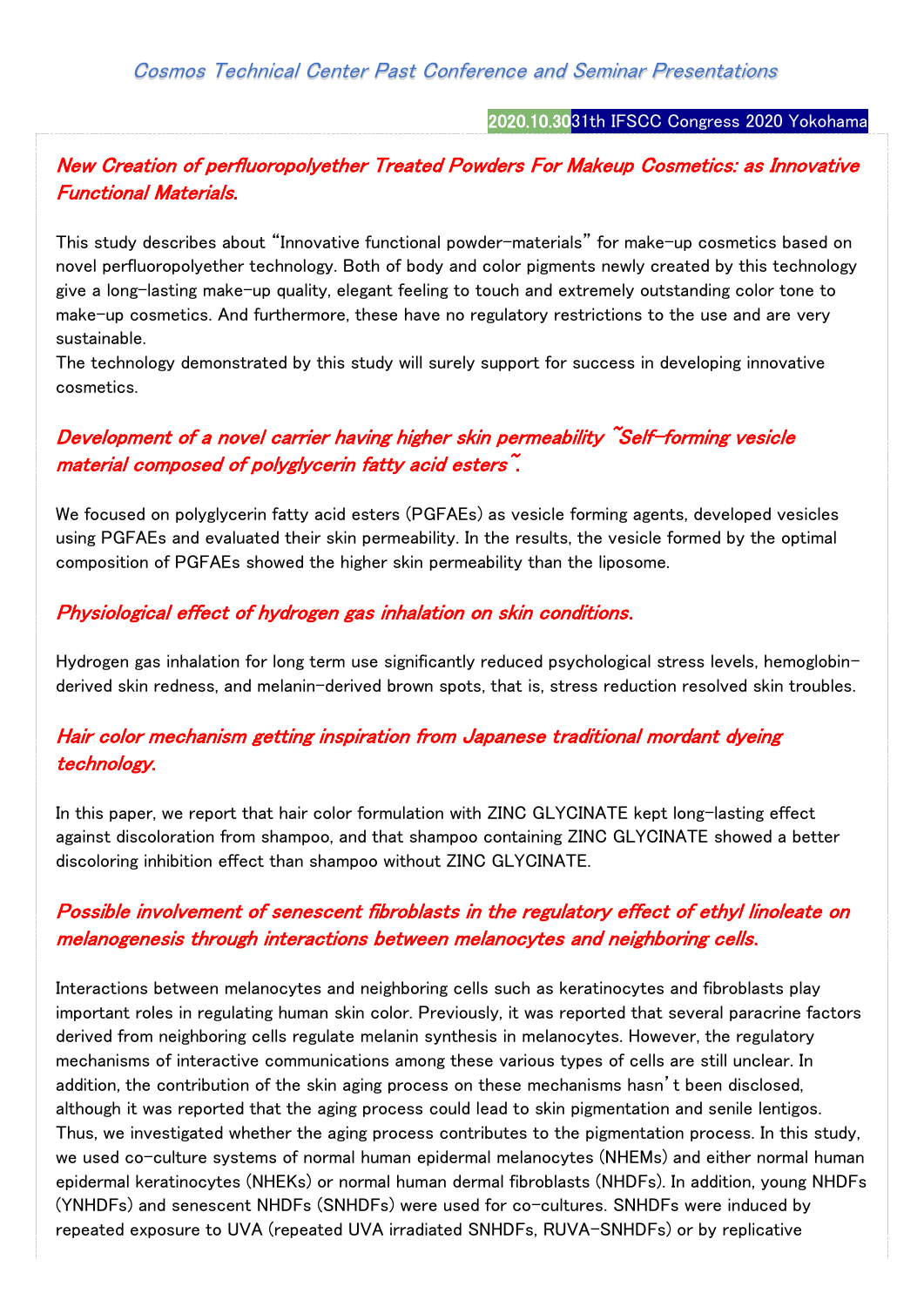senescence (R-SNHDFs). Both RUVA-SNHDFs and R-SNHDFs were measured for the induction of senescence using  $\beta$ -galactosidase staining in preliminary tests. The results showed that melanin synthesis in NHEMs-NHEKs co-cultures was increased compared to NHEMs in single culture. On the other hand, melanin synthesis in NHEMs-YNHDFs co-cultures was suppressed compared to NHEMs in single culture. Moreover, melanin synthesis both in NHEMs-RUVA-SNHDFs co-cultures and in NHEMs-R-SNHDFs co-cultures was abrogated by the suppression of melanin synthesis in the presence of YNHDFs. According to these results, protein levels of tyrosinase in NHEMs examined by western blotting showed the same tendency, which means an increase in NHEMs-NHEKs co-cultures and a decrease in NHEMs-YNHDFs co-cultures, and the abrogation of a decrease caused by YNHDFs both in NHEMs-RUVA-SNHDFs co-cultures and in NHEMs-R-SNHDFs co-cultures. To clarify this phenomenon, we determined the mRNA expression levels of paracrine factors such as Dickkopf WNT signaling pathway inhibitor 1 (DKK1) and Neuregulin-1 (NRG-1) in R-SNHDFs using real time RT-PCR. The mRNA expression levels of both DKK1 and NRG-1 were increased in R-SNHDFs compared to YNHDFs. Moreover, the secretion level of DKK1 was also decreased in R-SNHDFs compared to YNHDFs. To characterize the contribution of neighboring cells, an effective whitening agent, ethyl linoleate (EL), was used. The results show that EL reinforced the suppression of melanin synthesis both in NHEMs-NHEKs co-cultures and in NHEMs-YNHDFs co-cultures compared to the effect of EL in NHEMs in single culture. These results suggest that EL was more likely to regulate paracrine factors from neighboring cells. We then further examined the interactions focusing on NHDFs, which are more susceptible to the skin aging process. EL shifted the mRNA expression levels of both DKK1 and NRG-1 to suppress melanin synthesis in YNHDFs. In conclusion, the results revealed that the presence of neighboring cells contributes to the regulation of melanin synthesis in NHEMs. They further suggest that EL regulates paracrine factors related to the suppression of melanin synthesis and possibly affects changes in NHDFs according to the aging process.

# Possible involvement of infrared radiation in deepening facial smile lines (nasolabial folds) -the improving effect of retinyl linoleate-.

Chronic sunlight exposure accelerates photoaging of the skin, which affects the facial appearance identified as deep wrinkles, sagging and/or pigmented spots (solar lentigos). Thus, in order to identify clues for photoaging care, we developed retinyl linoleate, which promotes the synthesis of hyaluronic acid and collagen in dermal fibroblasts and suppresses melanin production in melanocytes. These in vitro results suggested to us that retinyl linoleate would effectively improve the symptoms of photoaged skin. Therefore, to prove those effects in vivo, we conducted a clinical trial focusing on the improvement of nasolabial folds, which are a well-known feature of facial photoaging and also are one of the most worrisome changes for women. The clinical trial was carried out as follows; the testing site was the facial skin of 22 females with an average age of  $48.41 \pm 3.19$  years. A sample cream containing 0.2% retinyl linoleate and a placebo cream were randomly allocated into each split face and all subjects used both test samples every morning and night for 8 weeks. Measurements were conducted at 4 week intervals, and the measurement parameters included overall size, width and depth of nasolabial folds using 3D imaging analyses, skin hydration and skin brightness. The results showed that treatment with retinyl linoleate significantly decreased the overall size of nasolabial folds after 4 and 8 weeks compared with the initial values and the placebo, and significantly decreased the width and depth of nasolabial folds after 4 and 8 weeks compared with the initial value as well. Moreover, retinyl linoleate significantly increased skin hydration and skin brightness after 4 and 8 weeks compared with the initial values and the placebo. These findings suggested that retinyl linoleate effectively improved nasolabial folds based on the mechanisms of both retinol and linoleic acid. To strengthen this, we focused on infrared rays (IR) that can cause deepening of the nasolabial folds because they are long-wavelength light that reaches deeper in the skin and we decided to further investigate the mechanisms involved. Firstly, we evaluated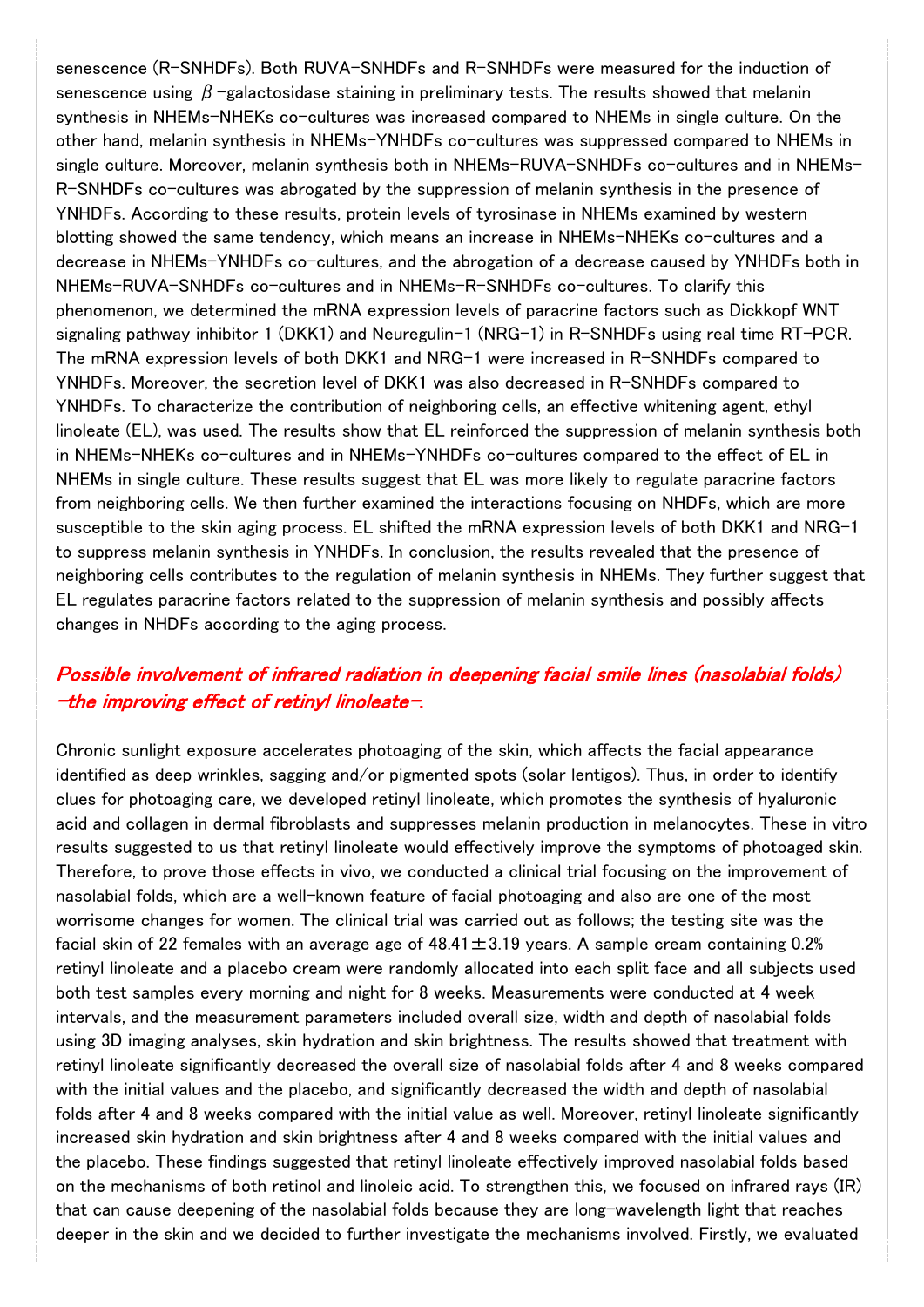the influences of IR exposure on normal human dermal fibroblasts (NHDFs). Although IR including its thermal effects shifted to a fragile matrix by changes in the expression of mRNAs related to the dermal matrix, such as COL1A1 and MMP-1, and also the synthesis of carbonylated proteins (CPs) intracellularly, eliminating the thermal effects of IR with a water filter didn't affect the expression levels of dermal matrix related mRNAs. In addition, we confirmed that the thermal effects alone were enough to induce changes of dermal matrix related mRNAs. Therefore, in order to address the effects of retinyl linoleate, we focused on CPs increased by IR exposure, because CPs could be a trigger of oxidative stress. The results showed that retinyl linoleate abrogated the elevation of IR-induced CP levels by activating catalase. In conclusion, our results suggest that IR causes photoaged skin due to oxidative stress by reaching deeper in the skin, and the active substance could be heat. In addition, the results indicate that retinyl linoleate showed improvement of nasolabial folds by reducing the highly oxidative situation.

# Hydrogenated retinol abrogates the over-expression of neprilysin by inhibiting UVB upregulated epithelial-mesenchymal cytokine interactions, its potential as an anti-wrinkling agent.

We recently reported that over-expression of the fibroblast-derived elastase neprilysin in the dermis of UVB-exposed skin plays a pivotal role in impairing the three-dimensional architecture of dermal elastic fibers which results in the loss of skin elasticity, leading to the formation of skin wrinkles (JBC 2010). The expression level of neprilysin in dermal fibroblasts is essentially associated with epithelialmesenchymal cytokine interactions, including interleukin  $(IL)-1 \alpha$  and granulocyte macrophage colony stimulating factor (GM-CSF), both of which have a distinct potential to stimulate the expression of neprilysin by dermal fibroblasts (BJ 2012). In this study, we found that hydrogenated retinol (HR) at 40  $\mu$  mol/L significantly abrogates the increased mRNA and protein expression levels of neprilysin at 48 h post-irradiation when normal human dermal fibroblasts (NHDFs) are co-cultured in cell plates with UVB (40 mJ/cm2)-exposed normal human epidermal keratinocytes (NHEKs) in cell inserts. To characterize the mode of action of HR, analyses of cytokines by ELISA revealed that the co-culture of NHDFs with UVB-exposed NHEKs significantly stimulated the secretion of IL-1  $\alpha$  (1550 from 424 pg/mL), GM-CSF (4046 from 561 pg/mL) and IL-6 (26823 from 11561 pg/mL) but not of IL-8 (19164 from 22646 pg/mL) at 48 h post-irradiation. However, treatment with HR at 20 or 40  $\mu$  mol/L significantly abrogated the increased secretion of those three cytokines (to 158/not detectable  $(ND)/2010$  pg/mL at 40  $\mu$  mol/L, respectively). In UVB-exposed NHEKs, there was an increased secretion of IL-1  $\alpha$  (662 from ND pg/mL), GM-CSF (1462 from 599 pg/mL) and IL-6 (1574 from ND pg/mL), but treatment with HR at 20 or 40  $\mu$  mol/L significantly abrogated the increased secretion of IL-1  $\alpha$  (to 447 pg/mL) but not of GM-CSF or IL-6 at 48 h post-irradiation. On the other hand, in IL-1  $\alpha$  (1.0 nmol/L)-treated NHDFs, while there was an increased secretion of GM-CSF (711 from ND pg/mL), treatment with HR at 20 or 40  $\mu$ mol/L significantly abolished the increased secretion of GM-CSF (to 131 pg/mL at 40  $\mu$  mol/L) at 48 h post-treatment. These results of GM-CSF secretion levels indicate that the total secretion level of GM-CSF in the co-culture system is equivalent to the combined secretion level both in UVB-exposed NHEKs and in IL-1  $\alpha$  (1.0 nmol/L)-treated NHDFs, indicating that keratinocyte-derived IL-1  $\alpha$  causes fibroblasts to markedly stimulate GM-CSF in a paracrine fashion. Taken together, these findings indicate that the inhibitory effect of HR on the up-regulated mRNA and protein expression levels of neprilysin in the UVB-exposed co-culture system is attributable to its abrogating effect on the UVB-increased secretion of IL-1  $\alpha$  by NHEKs as well as on the IL-1  $\alpha$ -stimulated secretion of GM-CSF, which results in the markedly suppressed secretion of the neprilysin-inducible cytokine GM-CSF in the co-culture system. These findings strongly suggest that HR could be an effective agent to ameliorate the formation of wrinkles in photo-aged skin via the down-regulation of epithelial-mesenchymal cytokine interactions that are negatively responsible for regulating the expression level of the wrinkle-inducible fibroblastderived elastase neprilysin.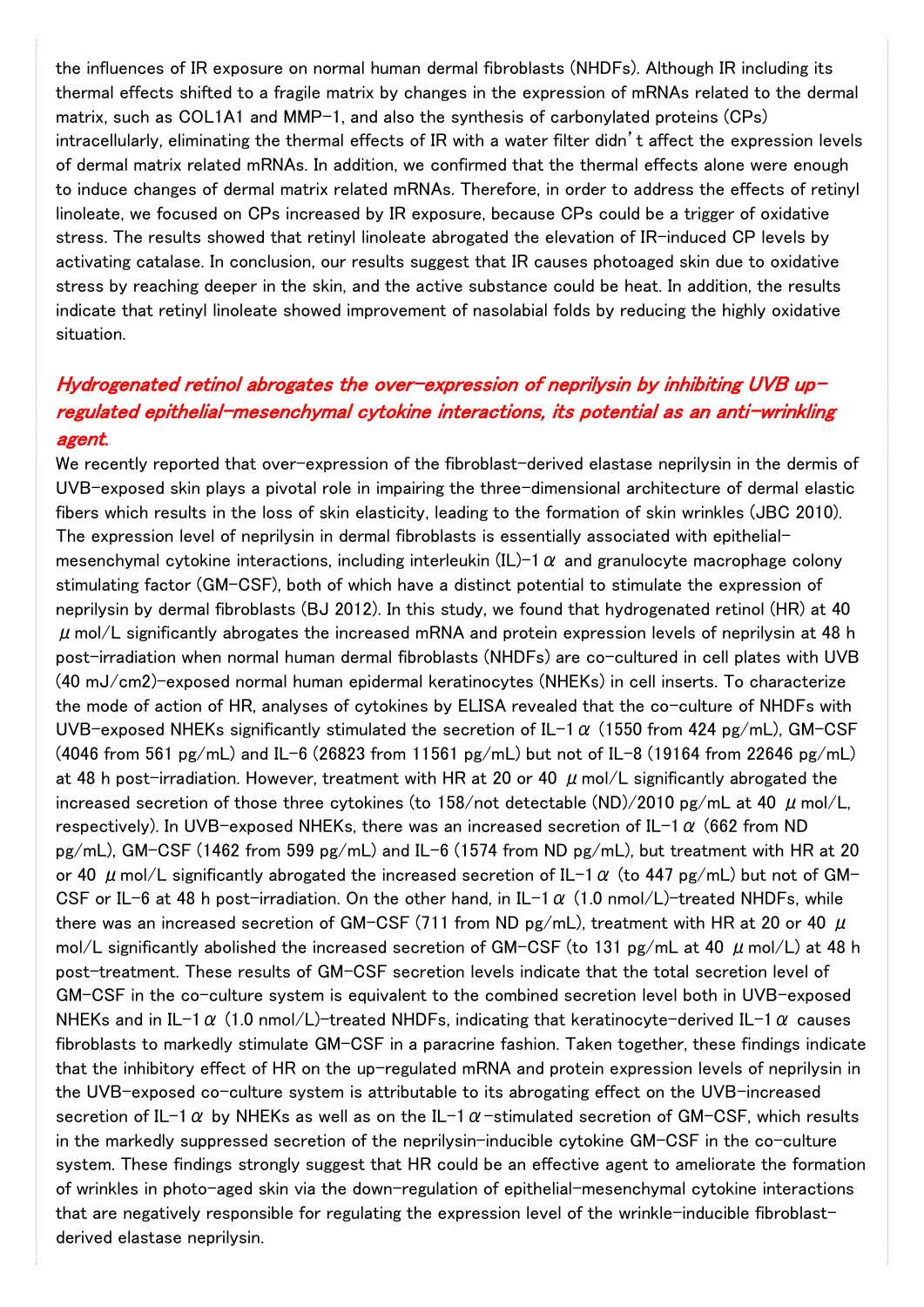# A New Concept: development of a transparent shampoo base with high conditioning effect .

We aimed to develop a transparent shampoo that does not have hair treatment agents and has a high conditioning effect with shampoo alone.

We focused on the coacervation of shampoo and devised a method to incorporate a large amount of oil components into the coacervate.

As a result, we confirmed that the newly developed oil-in-shampoo had a higher adsorption of oil component on the hair surface than a typical hair treatment.

In addition, the newly developed oil-in-shampoo yielded similar smoothness of the hair surface as a typical hair treatment.

### 2020.05.012020 AOCS Annual Meeting & Expo

## Solubilization Mechanism of Perfume Molecules in Micelles Using SAXS and NMR technologies.

We studied the solubilization state of D-limonene (LN) or Linalool (LL) in micelles formed by decaoxyethylene lauryl ether (C12EO10) aqueous solutions using the SAXS and 2D-NMR measurements.

#### 2019.10.0325th IFSCC Conference Milan 2019

# Novel Oil Gelling Technology with High Moisturization; Oil Gelling Mechanism Developed by Alpha-gel (α-gel) Structure and its New Application for Lip Gloss.

Oil gelling technology is widely utilized in the cosmetic industry, especially in the development of make up products such as lipstick and lip gloss. In general, these are anhydrous and consequently, they lack any additional moisturization benefits. In this study, we focused on the alpha gel ( $\alpha$  gel) structure created by highly purified Mono-hexadecyl phosphate arginine salt. This is because the  $\alpha$  gel is a crystal of amphiphilic lipids that retain high volumes of water within the hydrophilic groups, and it also has the potential to form oil gels.

It was confirmed that the  $\alpha$  gel could form oil gels with a wide variety of oils and its oil gelling mechanism was analyzed by SWAXS (Small/Wide angle X ray scattering) measurement. It was found that  $\alpha$  gel exists in oil gel form and traps oils in the space of  $\alpha$  gel sheet. Furthermore, from clinical evaluations, it was confirmed that the lip gloss formulated by this novel oil gelling technology provided superior moisturizing benefits to the lip surface and was longer lasting than those of a conventional lip gloss formulation.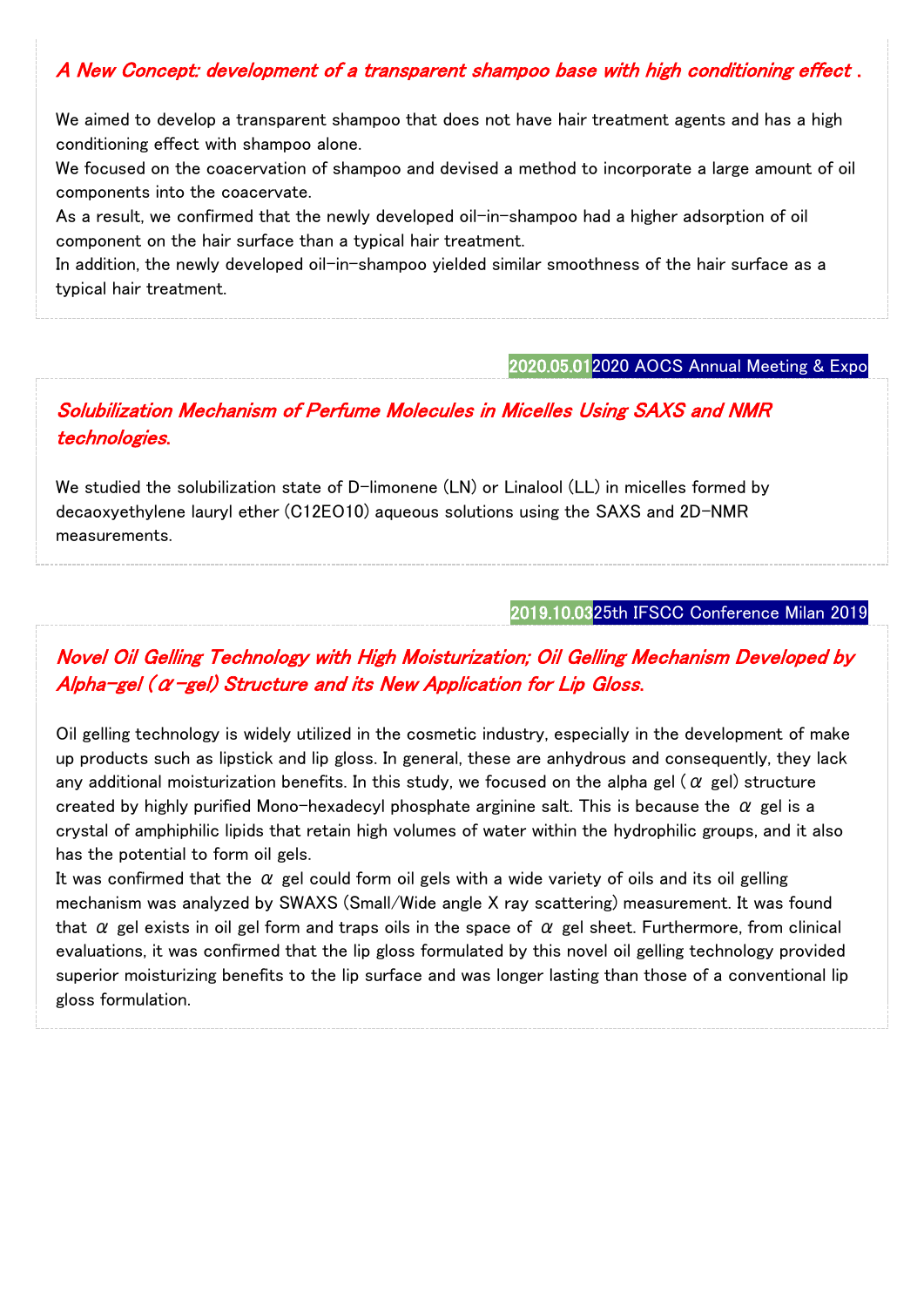# Anti-aging effect of retinyl linoleate focused on the nasolabial folds using 3D imaging analyses..

Chronic UV exposure accelerates the photo aged skin, which affects to the facial appearance identified as deep wrinkle, sagging, and/or skin pigmentation. Thus, we developed a novel retinyl linoleate structured in a combination of retinol and linoleic acid. We previously found that retinyl linoleate promoted hyaluronic acid and collagen synthesis in dermis and suppressed melanin production in epidermis. These facts suggested that retinyl linoleate is effective for photo aged skin. To prove these effects in clinical trials, we focused on the nasolabial folds, which are well-known feature of facial photo aging. We conducted clinical trials as follows; testing site and subjects were the face skin of 24 female average ages of  $48.41 \pm 3.19$  years old. The measurement parameters were overall size, width, and depth of nasolabial folds using 3D imaging analyses, skin hydration, and skin brightness. 0.2% retinyl linoleate cream and placebo cream were randomly allocated into each split face and all subjects used test samples every morning and night for 8 weeks. Measurement was conducted each of 4 weeks intervals. In results, overall size of nasolabial folds were significantly decreased after 4 and 8 weeks compared with both initial and placebo by retinyl linoleate treatment. And, width and depth of nasolabial folds were significantly decreased after 4 and 8 weeks compared with initial as well. Moreover, retinyl linoleate increased skin hydration and skin brightness significantly after 4 and 8 weeks compared with both initial and placebo. These findings suggested that retinyl linoleate effectively improved nasolabial folds based on the mechanisms of both retinol and linoleic acid. To strengthen this, we additionally evaluated the skin turnover. We made DHA brown staining for 20 subjects on forearm and the same test sample were treated until 10 days. Results showed a greater increase in the skin lightness which means skin turnover promoted by the treatment of retinyl linoleate. Taken together, retinyl linoleate is a possible ingredient to improve facial appearance of the photo aged skin caused by nasolabial folds.

## 2019.03.0835th INTERNATIONAL ANNUAL MEETING IN PHARMACEUTICAL SCIENCES

# Development of highly purified mono alkyl phosphate and its application to cosmetics.

---------------------------------

Aqueous phase diagram of monohexadecyl phosphate neutralized by L-arginine (C16MP-Arg) was studied. We found that the mixture can form  $\alpha$ -gel in a wide range of concentrations and temperatures. The  $\alpha$ -gel is thermodynamically stable, and does not transform into coagel at least for 1 year. This behavior is unique when compared with other anionic surfactant systems.

For developing the application to cosmetic formulations, improvement of small wrinkle and antipollution effect were evaluated. The small wrinkle improvement effect was evaluated using the placebo cream formulation and the  $\alpha$ -gel cream formulation by VISIA Evolution. As a result, the number of wrinkles was significantly decreased in the  $\alpha$ -gel cream formulation compared with the placebo cream formulation. In addition, anti-pollution effect was evaluated. As a result, the  $\alpha$ -gel cream formulation showed good anti-pollution ability compared with placebo cream formulation.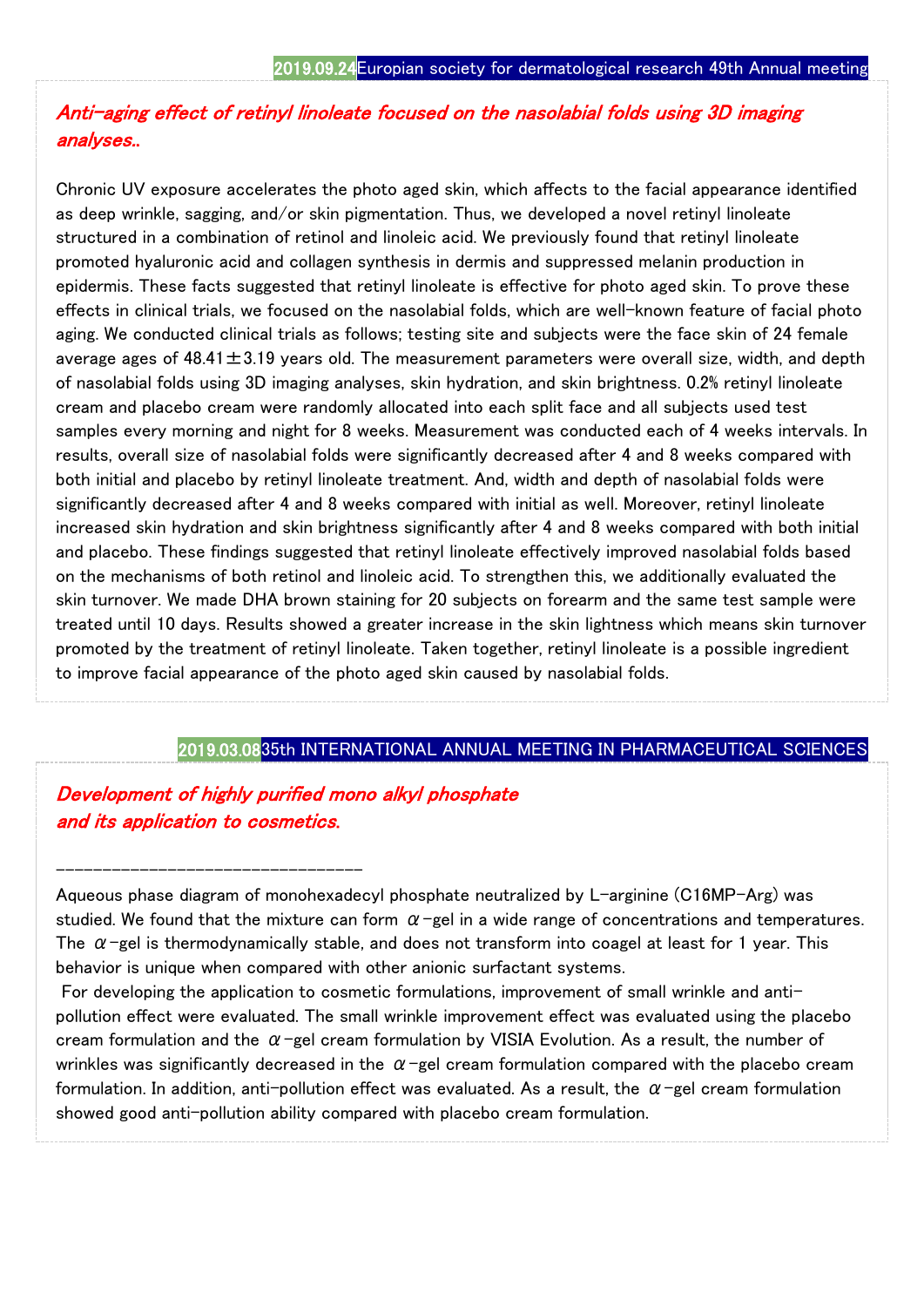### Booster of Penetration and Moisturizing Effect for Skin.

PPG-24-GLYCERETH-24 was synthesized by adding 24 mol each of ethylene oxide and propylene oxide to glycerin. Being hydrophilic, ethylene oxide is easily incorporated in water-based formulations. In contrast, propylene oxide is hydrophobic, and is thus compatible with oil components. PPG-24- GLYCERETH-24 can be added to water-based formulations and also be compatible with the oil components. Therefore, the water-based formulation with PPG-24-GLYCERETH-24 can be spread easily on skin because it has the hydrophobic part and reduces the hydration ability between water molecules in bulk. In this study, we investigated that how PPG-24-GLYCERETH-24 has the effect of moisturizing and penetration for skin.

#### 2018.09.25IFSCC 2018 Congress

# Lysophosphatidic acid prevents sensitive skin via suppression of nerve growth using hiPS techniques induced by environmental pollutants.

Nerve elongation related to sensitive skin is induced by exposome, which is defined as environmental stimuli that causes skin disorders. It was reported that the production levels of nerve growth factor (NGF) were lower than that of Semaphorin3A (Sema3A) in healthy skin epidermis. In contrast, the balance between the production levels of both components collapsed in the sensitive skin as represented by atopic dermatitis and the dry skin. These findings suggested that the suppression of penetration and/or elongation of nerve fibers into the normal epidermis are necessary to maintain healthy skin. Recently, environmental pollutants, which are defined as representative of exposome, are recognized as triggers of skin disorders. Although the possible mechanisms underlying skin disorders induced by the environmental pollutants are studied, the influences on sensitive skin are still unclear. The aim of this study is to elucidate whether diesel particulate extract (DPE) as an environmental pollutant affects nerve elongation as found in sensitive skin using hiPS techniques. Also, we examined to clarify its underlying mechanisms controlling the balance between NGF and Sema3A. The results indicate that the substances secreted from DPE-exposed keratinocytes stimulate nerve elongation in hiPS-derived skin nerve cells. To characterize the contribution of epidermal function, lysophosphatidic acid (LPA), which recovers skin roughness via regulation of epidermal barrier function, was used as an active agent to maintain skin homeostasis after DPE exposure. The results showed that LPA increased Sema3A mRNA expression in keratinocytes and suppressed hiPS-derived skin nerve cell elongation after DPE exposure. These results demonstrate that environmental pollutants can be a trigger of sensitive skin via nerve elongation, and there is possibility to recover by regulation of epidermal function.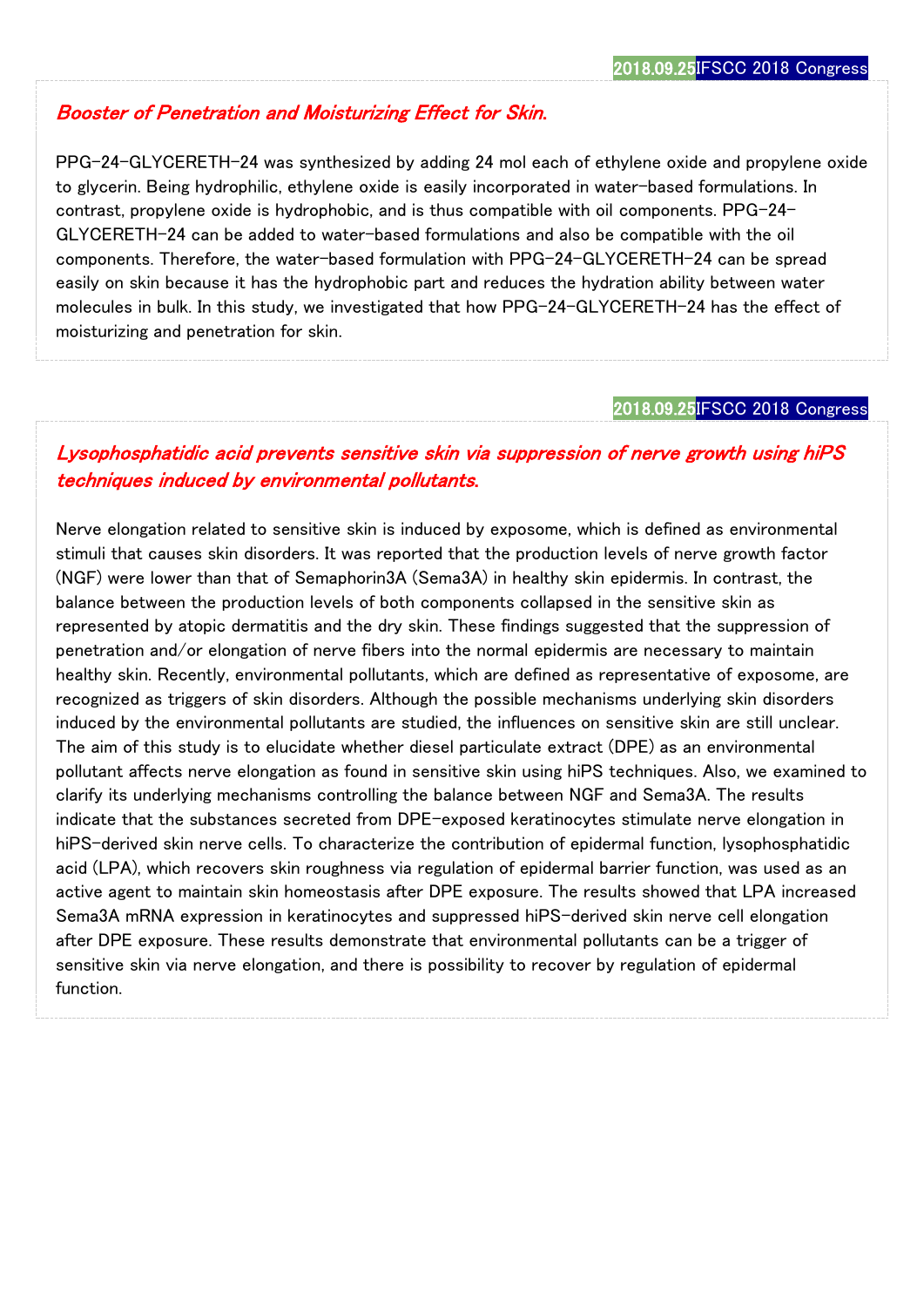# New application of lipophilic vitamin C as a hair repairing agent  $\sim$ repair of hair hydrophobicity and improvement of cuticle lifting $\sim$ .

Ascorbyl Tetraisopalmitate (VC-IP) has good skin penetration due to its lipophilicity, and is decomposed by esterase into ascorbyl and isopalmitate after skin penetration. Applying this decomposition reaction, VC-IP is expected to repair the properties of the damaged hair such as hair hydrophobicity and cuticle lifting when it reacts with amino group in/on damaged hair. Furthermore, the continuous hair repair effect is expected by chemical reaction with hair.

### 2018.06.062nd IPCE Conference in Italy

# Effects of a lipophilic pro-vitamin C derivative, tetra-isopalmitoyl ascorbic acid (VC-IP), on senile lentigos via controlling melanocyte-keratinocyte interactions..

Vitamin C is well known to play an important role in maintaining skin physiology. Since vitamin C has limited stability and permeability, we developed a lipophilic pro-vitamin C derivative, tetra-isopalmitoyl ascorbic acid (VC-IP). Previously, we reported the efficacy of VC-IP on UVB-induced skin pigmentation through the suppression of reactive oxygen species (ROS) generation and the following inflammation process. However, senile lentigos are more commonly known as symptoms of skin photoaging and hyperpigmentation. In this study, we elucidated the effects of VC-IP on senile lentigos focusing on endothelin-1 (ET-1), which is an inducer of melanogenesis that is highly secreted in the hyperpigmented spots of senile lentigos.

To clarify the effects of VC-IP on melanogenesis, we examined melanin production. VC-IP significantly suppressed melanin production that had been stimulated by ET-1. Next, we examined the effects of VC-IP on melanosome transfer, which is a critical process in the excess melanosome accumulation in keratinocytes that is recognized as a typical event in senile lentigos. The results show that treatment with VC-IP drastically inhibited the elongation of dendrites in ET-1 stimulated melanocytes, which means that VC-IP regulated the abnormal melanin delivery in senile lentigos. Finally, we assessed the clinical effects of VC-IP on patients. Treatment with VC-IP significantly improved remarkably pigmented spots in addition to skin brightness and skin color evenness. Moreover, in a self-assessment study, the patients were highly satisfied with the effects of VC-IP on their age spots, skin brightness, fading of dull/yellow skin color and had no adverse reactions.

Senile lentigos are commonly known as a symptom of skin photoaging and hyperpigmentation associated with the excess secretion of ET-1. VC-IP, a derivative of vitamin C, showed a brightening effect on age spots through the suppression not only of the oxidative stress induced inflammation process but also of ET-1 stimulated aging signs. More specifically, VC-IP inhibited melanogenesis and dendrite elongation of melanocytes. Altogether, these results suggest that VC-IP could be an active reagent possessing highly promising clinical effects on senile lentigos based on controlling melanocyte-keratinocyte interactions in hyper-pigmented spots without any adverse reactions.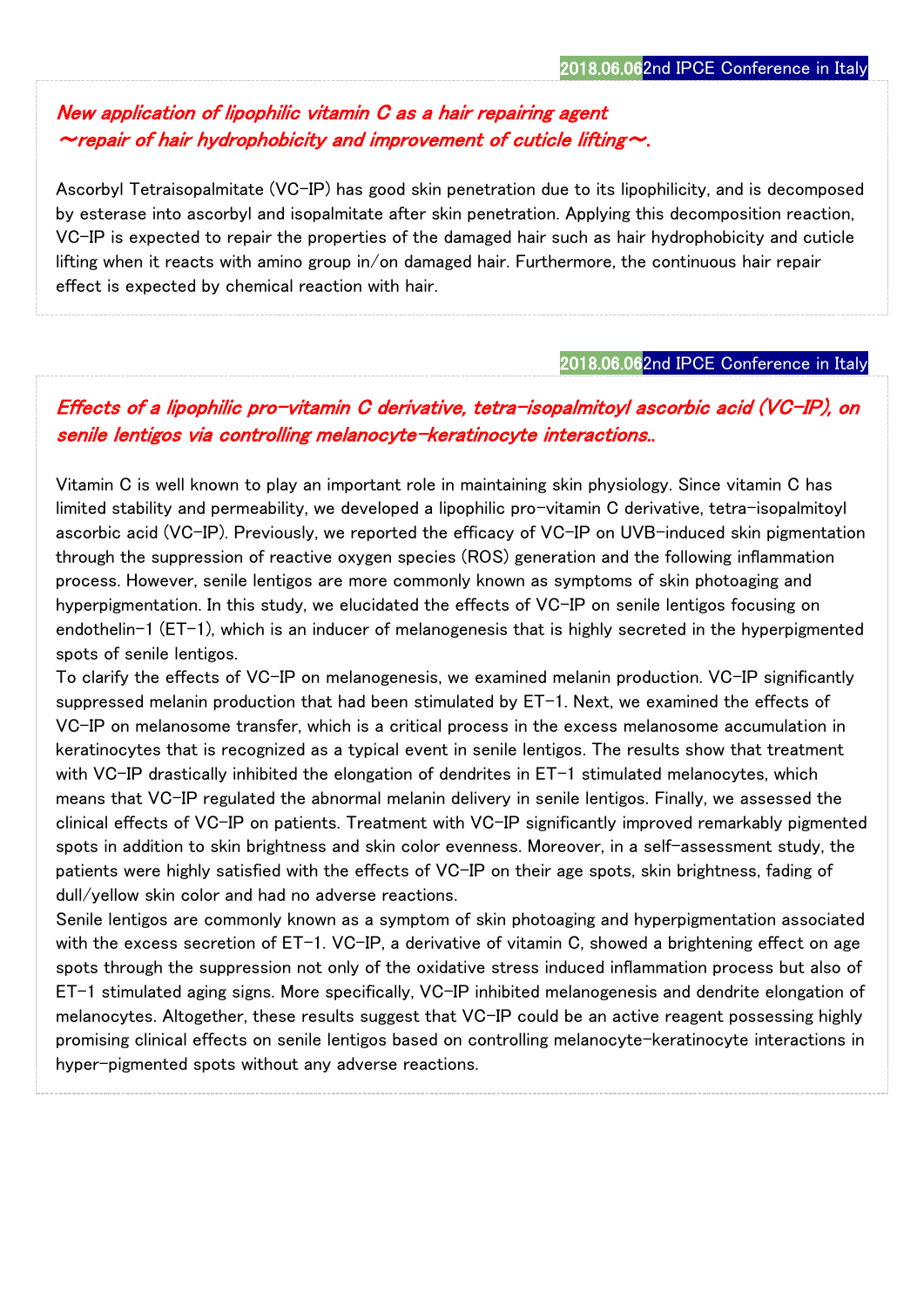## Improvement of post-inflammatory hyperpigmentation (PIH) by ethyl linoleate via the regulation of fibroblast-derived factors.

Post-inflammatory hyperpigmentation (PIH) occurs following various types of skin inflammation such as acne and scars. Recently, it was reported that not only inflammation factors from the epidermis but also dermal fibroblast-derived factors contribute to the process of PIH associated with disruption of the dermal epidermal junction. However, laser treatments are usually chosen as a clinical remedy rather than topical medicine. This is because the most common targets of whitening agents are focused on epidermal events after UV-irradiation such as the production and accumulation of melanin and turnover delays. Thus, the long-term application of medicine is required to improve these symptoms. In this study, we demonstrated that the presence of fibroblasts decreased melanin synthesis in co-cultured melanocytes and in melanocytes in a 3D epidermal model. Further, we found that ethyl linoleate (EL) remarkably decreased melanogenesis in melanocytes via the regulation of fibroblast-derived factors. In addition, we assessed the efficacy of a cream containing 2% EL to treat patients with acne-induced PIH with the following conditions; testing site and subjects were the facial skin of 24 females with an average age of 41.86  $\pm$  6.37 years. The parameters measured were: skin brightness (L\* value measured using a chromameter), skin pigmentation (spot area, brown spot and UV spot measured by VISIA-CR), skin desquamation (size of corneocytes measured by keratin sticker and iScope), self-assessment by each volunteer, and assessment of adverse reactions by the researcher and each volunteer. The results show that EL significantly improved the parameters of L\*, the number of spots and the skin turnover. Thus, we conclude that EL is effective for the improvement of PIH via the regulating of fibroblastderived factors.

#### 2018.05.21International Investigative Dermatology 2018

# The effects of a natural derived fragrance on skin conditions via controlling the autonomic nerve system.

In recent years, the concept that skin aging progresses by multiple factors due to environmental and psychological stresses has been proposed. This concept is defined as "Exposome" that affects human individuals from conception to death as well as the responses of the human body to these factors that lead to biological and clinical signs of skin aging. Especially, it is well known that chronic psychological stress and the quality of sleep are involved in changes of skin conditions via effects on the autonomic nerve system (ANS). Accordingly, it has been suggested that controlling the ANS should be important to reduce skin aging and improve stress resistance.In order to improve psychological stress and the quality of sleep, various fragrances have been used to modify lifestyle habits. However, few reports have focused on the long-term psychological effects of fragrances on skin conditions. In our previous study, we indicated that the inhalation of damask rose fragrance induced a parasympathetic nerve system dominant state.2) Thus, in this study, we evaluated the effects of the continuous inhalation of damask rose oil on skin conditions in a clinical study. The results show that the skin surface water content was significantly increased by the long-term use of damask rose oil. In addition, a\* value, which indicates the redness of skin color, was increased associated with the improvement of blood circulation. These findings strongly suggest that those changes of skin physiological parameters were associated with changes of psychological parameters, stress level, mood of confusion and quality of sleep elicited by the damask rose oil. These results suggest that the long-term use of the fragrance improved skin conditions by regulating the ANS, which dominates the status of psychological conditions.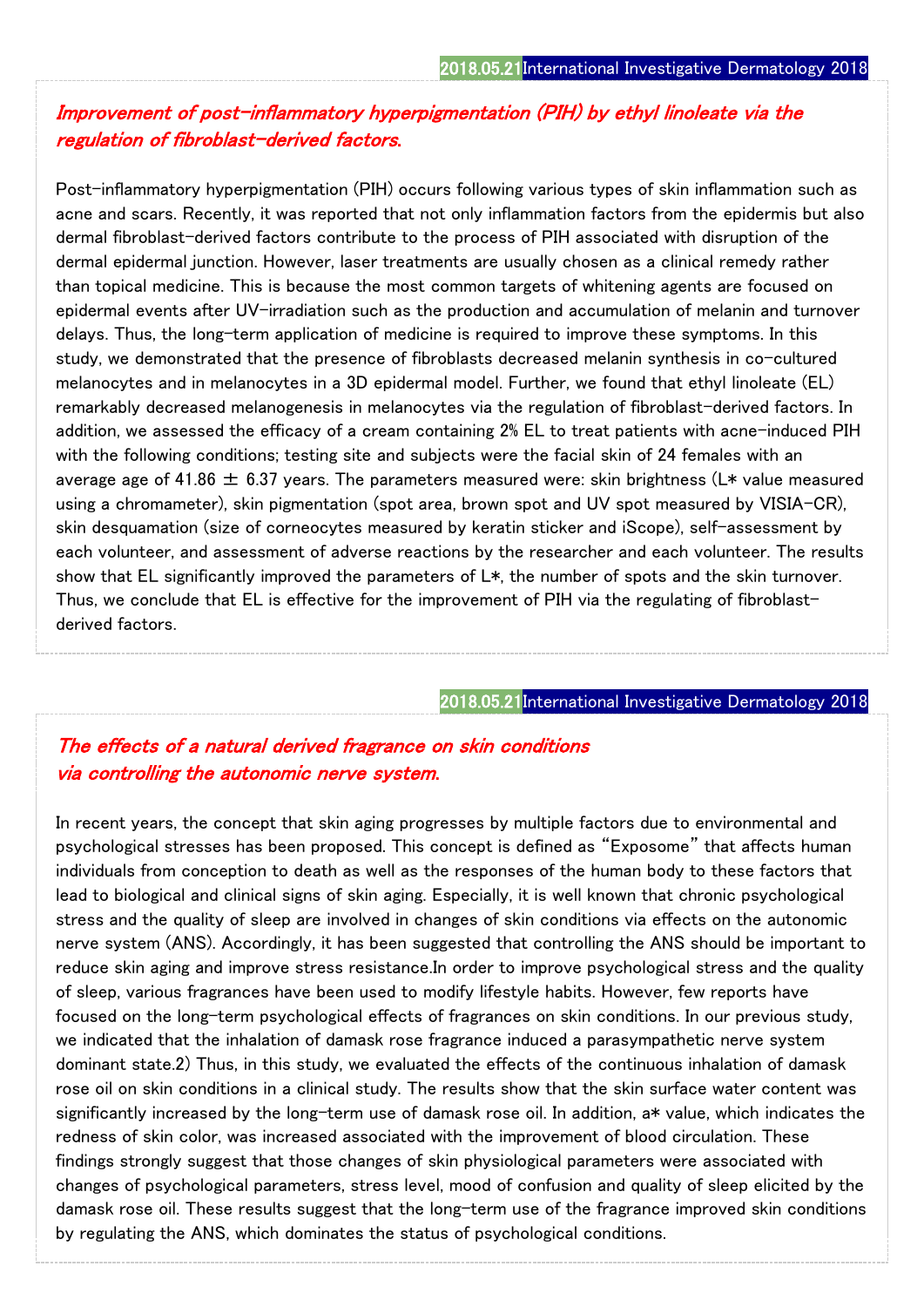# Chimyl Alcohol Suppresses PGE2 Synthesis by Human Epidermal Keratinocytes Through the Activation of PPAR- $\gamma$ .

Alkyl glyceryl ethers (AKGs) are widely used as emulsion stabilizers, and their anti-inflammatory effects are well known. Daily exposure to environmental stresses, such as chemicals, low humidity and ultraviolet light (UV), can initiate and promote the development of various skin problems. Among those stresses, it has been established that UV induces skin pigmentation and accelerates premature skin aging due to the inflammation that results. Here, we investigated whether chimyl alcohol (CA), which is an AKG, suppresses the inflammatory process. The suppression of cell damage and the reduction of intracellular levels of reactive oxygen species (ROS) in normal human epidermal keratinocytes (NHEKs) after UVB exposure was evaluated using the Neutral red (NR) and the 2', 7'-dichlorodihydrofluorescein diacetate (DCFDA) assays, respectively. Moreover, the expression levels of mRNAs and proteins related to inflammation were evaluated by Realtime RT-PCR and ELISA assays, respectively. CA suppressed prostaglandin E2 (PGE2) production in UVB-exposed NHEKs according to the down-regulated expression level of cyclooxygenase-2 (COX-2) mRNA. Furthermore, CA up-regulated the mRNA expression levels of peroxisome proliferator-activated receptor (PPAR)-  $\gamma$ , nuclear factor E2-related factor 2 (Nrf2) and  $\gamma$ -glutamyl cysteine synthase ( $\gamma$ -GCS) in NHEKs. Finally, we examined the effects of CA on siPPAR- $\gamma$  transfected NHEKs. siPPAR- $\gamma$  transfection of NHEKs abolished the mRNA expression levels of Nrf2 and UVB-stimulated PGE2 secretion that were regulated by CA. Hence, CA suppresses the UVB-induced COX-2 mRNA expression and PGE2 production through PPAR- $\gamma$  as an agonist. We conclude that CA provides useful protection and/or alleviation against UV damage.

2017.10.26IFSCC conference 2017

## New application of lipophilic vitamin C as a hair repairing agent  $\tilde{\ }$ Repair of hair hydrophobicity and improvement of cuticle lifting  $\tilde{\ }$

Ascorbyl Tetraisopalmitate (NIKKOL VC-IP) has good skin penetration due to its lipophilicity, and is decomposed by esterase into Ascorbyl and Isopalmitate after skin penetration. Applying this decomposition reaction, NIKKOL VC-IP is expected to repair the properties of damaged hair such as hair hydrophobicity and cuticle lifting when it reacts with amino group in/on damaged hair. It was confirmed that NIKKOL VC-IP has higher reactivity with amino group than the other oils by in vitro evaluation. Furthermore, NIKKOL VC-IP repaired the hair hydrophobicity and improved cuticle lifting of the damaged hair.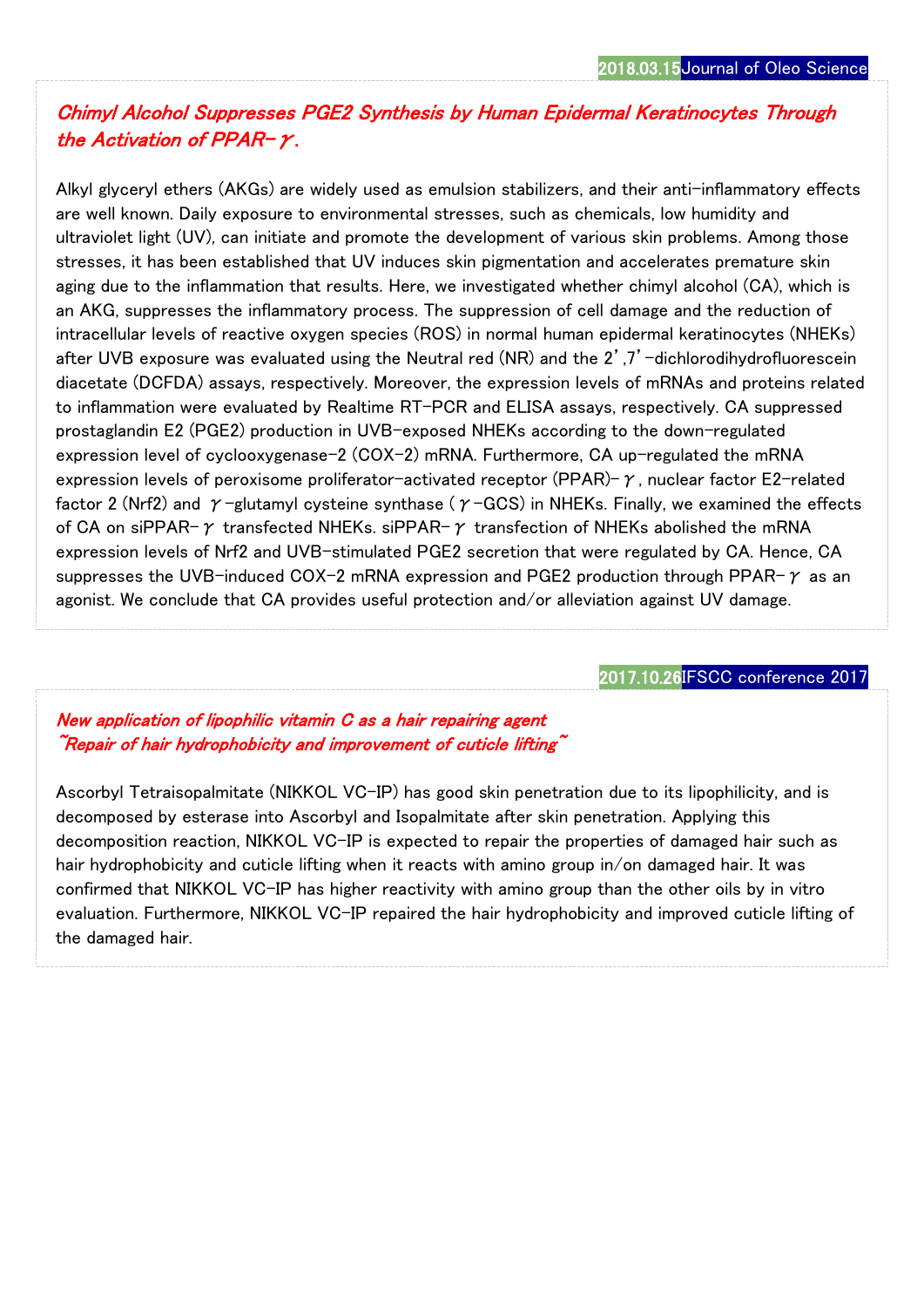### Effect of a new lipophilic pro-vitamin C, tetra-isopalmitoyl ascorbic acid (VC-IP), on senile lentigo via controlling melanocytes-keratinocytes interaction.

### **Objectives**

Vitamin C is well known to play an important role in maintaining skin physiology. Since vitamin C has limited stability and permeability, we developed a new lipophilic pro-vitamin C derivative, tetraisopalmitoyl ascorbic acid (VC-IP). Previously, we reported the efficacy of VC-IP on UVB-induced skin pigmentation through the suppression of reactive oxygen species (ROS) generation and the following inflammation process. However, senile lentigo is more commonly known as a symptom of skin photo aging/pigmentation. In this study, we elucidated the effect of VC-IP on senile lentogo focusing on endothelin-1 (ET-1), which is an inducer of melanogenesis highly secreted in the spots of senile lenitigo.

#### Materials and Methods

Melanin production in NHEMs-NHEKs - Melanin production was evaluated using NHEMs-NHEKs coculture system. Both cells were separated by a culture insert. Co-culture was treated with VC-IP and ET-1 as an inducer of melanogenesis for 6 days. Then, melanin extracted from NHEMs was quantified. Melanosome transfer focusing on the dendrite elongation  $-\mathsf{We}$  evaluated the dendricity of NHEMs using NHEMs-NHEKs co-culture system. Both cells were seeded together at a ratio of 1 NHEMs for 5 NHEKs and treated with VC-IP for 24 hours before stimulation. The ET-1 was added with VC-IP for 3 supplementary days. The cells were immuno-labelled with tyrosinase (NHEMs) and cytokeratin 5 (NHEKs) respectively and observed with a confocal microscope.

Clinical trials with the patients of senile lentigo  $-$  Also, we conducted clinical test as follows; testing site and subjects were the face skin of 60 females from the age of  $30^{\circ}$ 69 years old, and measurement parameters were skin brightness and skin color, visual assessment, self-assessment, and assessment of adverse reactions.

### Results and discussions

To clarify the contribution of VC-IP onto the melanogenesis induced by ET-1, we examined the melanin production. VC-IP suppressed melanin production induced by ET-1, significantly. Next, we confirmed the interaction of NHEMs and NHEKs focusing on the dendrite elongation of NHEMs stimulated by ET-1 underlying melanosome transfer. That is because it should be the first process of excess melanosome accumulation in NHEKs recognized in senile lentigo. Pretreatment of VC-IP inhibited dendrite elongation stimulated by ET-1, which means VC-IP regulated abnormal melanin delivery on senile lentigo. Finally, in clinical test, we confirmed the effect of VC-IP on actual patient, showed significant improvement of pigmentation spots such as skin brightness and evenness. Moreover, we obtained highly satisfactory feedback from subjects on the following parameters of self-assessment; appearance of aging spots, skin brightness, fading of dullness or yellowing, and zero adverse reaction.

#### **Conclusions**

Senile lentigo is a commonly known as a symptom of skin photo aging/pigmentation associated with ET-1 excess secretion. VC-IP, precursor of vitamin C, showed a brightening effect of aging spots through the suppression of not only oxidative stress induced inflammation process but also ET-1 induced aging sign. More specifically, VC-IP inhibited melanogenesis and dendrite elongation induced by ET-1. Altogether, these results suggested that VC-IP strongly supported highly satisfactory clinical effect on senile lentigo without adverse reaction based on controlling melanocytes-keratinocytes interaction on hyper-pigmentation spots.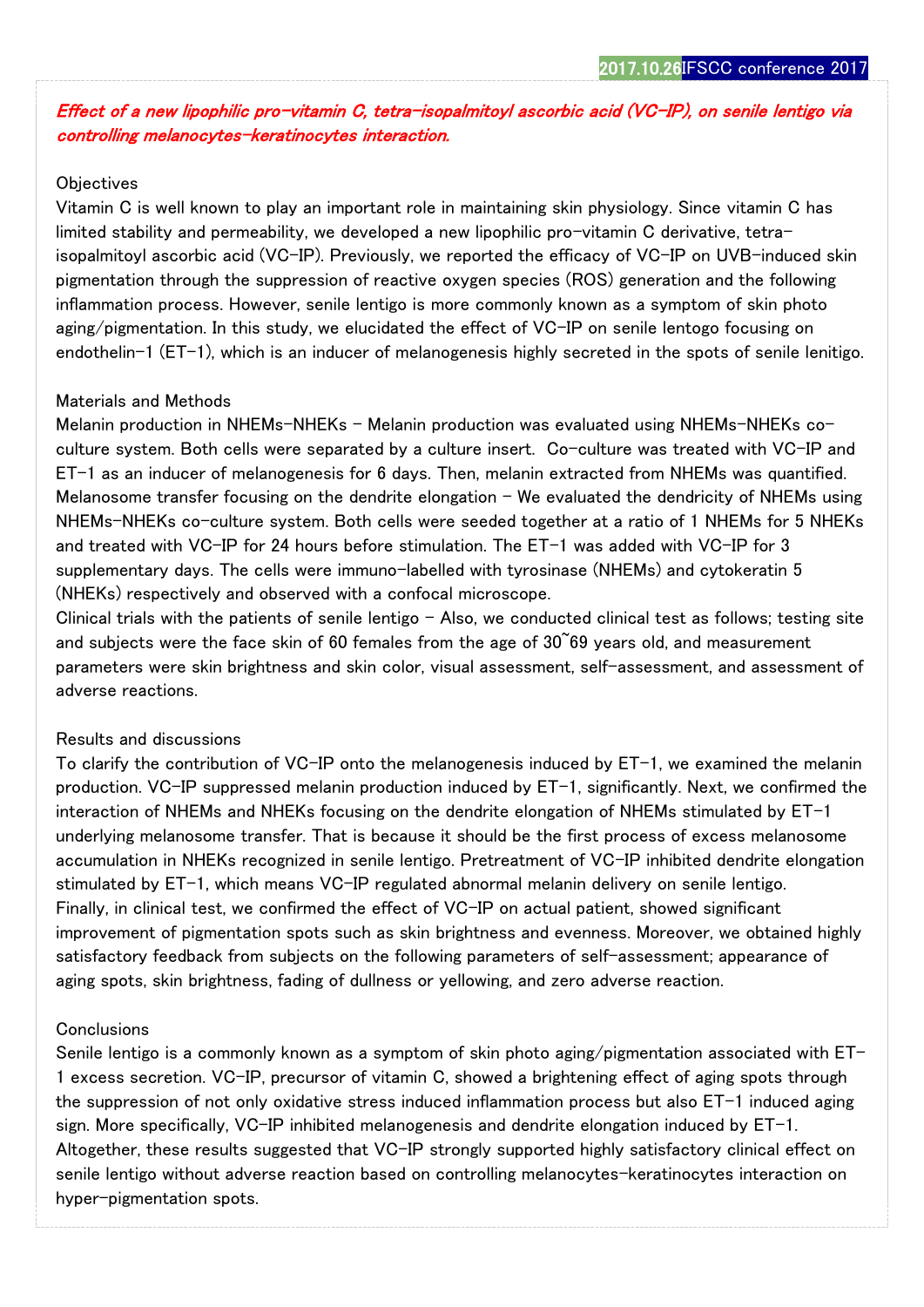## Preparation of elastic niosome by polyglycerol fatty acids and skin penetration property.

Molecular assembly with vesicle formation composed of nonionic surfactants is usually called Niosomes. They have been expected as alternative to liposomes in order to improve the liposome problems such as expensive cost, lower physicochemical stability, and so on. From the above background, there are some of reports about the preparation of niosomes, but they prepared the niosomes by using the specific preparation methods such as super critical carbon dioxide. If the preparation methods are improved more easily, the application of niosomes is expand to the industry area. In this study, we developed the niosomes having easy preparation, higher stability, and excellent skin permeability. As a result of the combination of polyglycerol fatty acids, the niosomes with high stability and small particle size were prepared by using optimal ratio of decaglycerol diisosterate and decaglycerol laurate. And the vesicle formation was confirmed by cryo-TEM. It is considered that higher liquidity of the isostearic acid in the surfactant increase the dispersion ability in the system and help to easily form lamellar membrane structure. In addition, the membrane fluidity improved the niosome's stability. Finally, the skin permeability of the prepared niosomes with above condition was evaluated by using the 3D skin model. In this result, the prepared niosomes showed higher skin permeability compared with the liposome made by hydrogenated lecithin and the polyglycerol fatty acid aqueous solution. The small vesicle size and the higher membrane fluidity of the prepared niosomes contributed to the above higher skin permeability.

### 2017.08.30International Pigment Cell Conference (IPCC)

# Interactions between melanocytes and neighboring cells: the contribution of fibroblasts to the ethyl linoleate-induced inhibition of melanogenesis.

Interactions between melanocytes and neighboring cells such as keratinocytes and fibroblasts play important roles in regulating human skin color. Previously, it was reported that several paracrine factors derived from neighboring cells regulate melanin synthesis in melanocytes. However, the regulatory mechanisms of interactive communications among these various types of cells are still unclear. The purpose of this study was to elucidate whether the presence of fibroblasts affects melanogenesis using a co-culture system of fibroblasts and melanocytes and a reconstructed 3D epidermis containing melanocytes. Our results showed that the presence of fibroblasts decreased melanin synthesis in cocultured melanocytes and in melanocytes in the 3D epidermis. Further, we found that the fibroblastinduced inhibitory effect of melanogenesis was diminished when aged fibroblasts were used compared to young fibroblasts and this was confirmed by the altered of tyrosinase levels determined by Western blotting analysis. We then evaluated the effect of ethyl linoleate, a derivative of linoleic acid known as a skin lightening agent that degrades tyrosinase via the ubiquitin proteasome system, on melanin synthesis using the co-culture system composed of melanocytes and fibroblasts. The results revealed that ethyl linoleate remarkably decreased melanogenesis in melanocytes in the presence of fibroblasts, while that inhibitory effect was limited in the absence of fibroblasts. These results suggest that interactions between melanocytes and fibroblasts contribute to the inhibitory effect of ethyl linoleate on melanogenesis.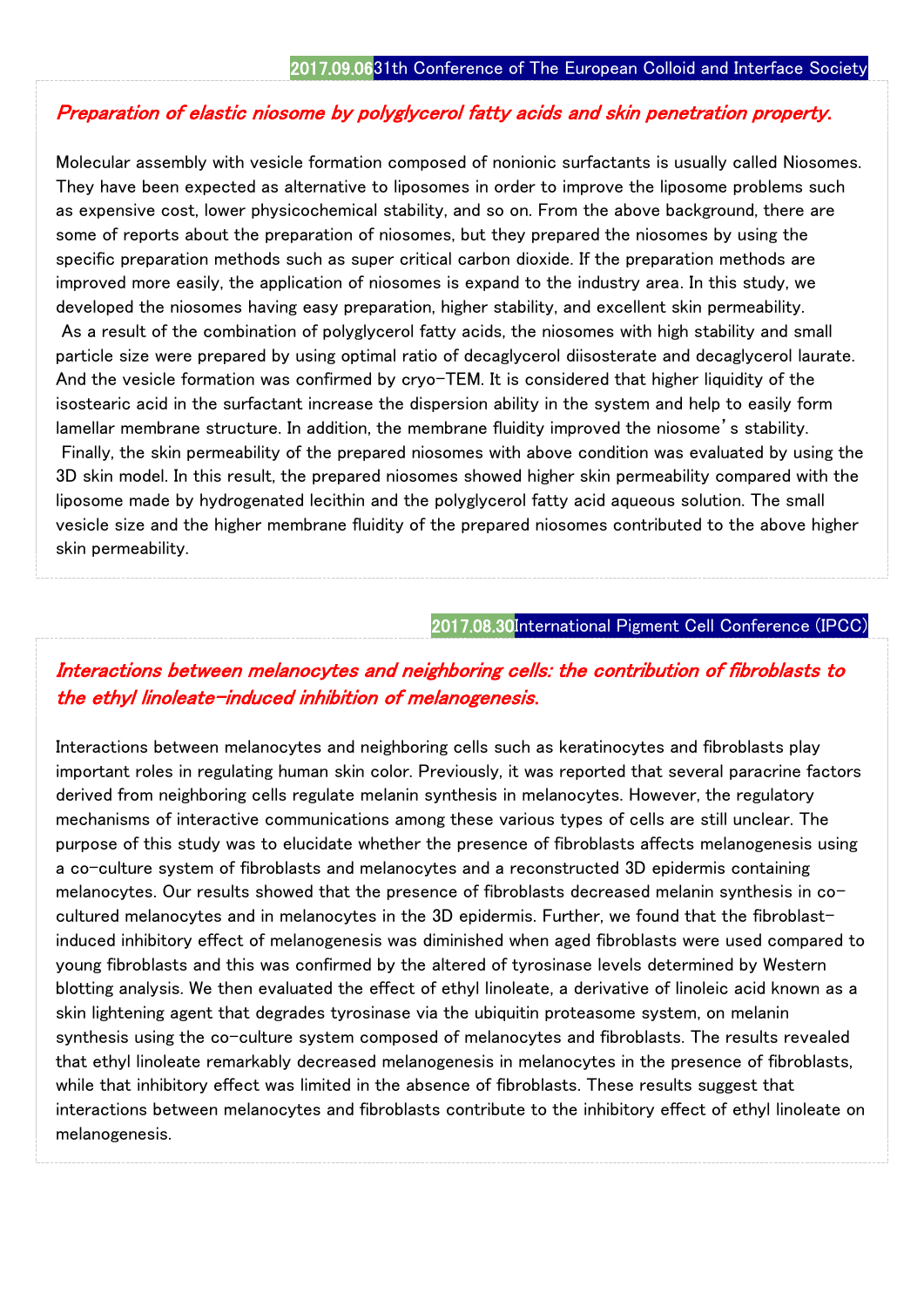# alpha-gel properties of highly purified mono hexadecyl phosphate arginine/fatty alcohol/water system.

We have already reported that mono hexadecyl phosphate neutralized with arginine (C16MP-Arg) organized very stable alpha-gel structure in the water. In this study, we investigated the effect of adding fatty alcohol into C16MP-Arg/water alpha-gel.

### 2017.07.1091st ACS Colloid and Surface Science Symposium

### Liquid Crystal and α-gel-Based Emulsion and Soft Gel Formulations for Skin-care.

Unique formulations, soft gel, micro gel dispersion and multilamellar emulsion, were produced using the lamellar liquid crystal and the stable  $\alpha$ -gel obtained from L-arginine salt of long-chain monoalkyl phosphates.

Lamellar liquid crystal of L-arginine  $\beta$ -branch-type long-chain monoalkyl phosphate was applied to the preparation of gel-like oil-in-liquid crystal (O/LC) emulsions of high internal phase ratios, and fine O/W emulsions (Figure 1). This liquid crystal emulsification was available for a wide variety of oils of various polarities, and even for silicone oils and perfluoropolyethers. From the phase behavior during emulsification and analysis of the dynamic behavior of the liquid crystal membrane, it is concluded that the unique property of liquid crystal emulsification is attributed to the independence of liquid crystal membrane as a phase against oil and water.

The stable  $\alpha$ -gel was formed with L-arginine linear long-chain monoalkyl phosphate. It stabilized the  $\alpha$ -gel of mixed system with polar lipids. The stabilization was accomplished by the bulky hydrophilic group showing strong intermolecular interaction which stimulates the molecular association but suppresses the precipitation of  $\beta$  – or  $\gamma$  –crystals. Multilamellar emulsions in which emulsion droplets possess layered structure of  $\alpha$ -gel was produced with L-arginine hexadecyl phosphate as the emulsifier. It showed strong skin moisturizing effect in the identical mechanism with intercellular stratum corneum lipids.These formulations are suitable for skin-care products.

### 2017.06.12 Cosmetic Science and Technolog

### Effect of Molecular Assembly for the Emulsion and Gel Formulations.

The significance of molecular assemblies for preparation of functional cosmetic formulation will be reviewed. When a liquid crystal or  $\alpha$ -gel phase is formed in an emulsion, the physical properties like stability and the rheology property will change markedly. From the phase behavior during emulsification and analysis of the local motion of the liquid crystal membrane, it was confirmed that the interaction between a surfactant and a polyol molecule such as glycerol promotes hydrogen bonding and enhances the strength of the liquid crystal membrane, which results in the formation of oil-in-liquid crystal (O/LC) emulsions. Though an  $\alpha$ -gel is thermodynamically metastable, it can be stabilized by selecting proper molecules and therefore applicable as a cosmetic base.

When a self-organizing artificial stratum corneum lipid containing pseudo-ceramide was used as a principal component of the oil, a multilamellar emulsion of concentric lamellar structure was generated. This multilamellar emulsion supplements the physiological function of the stratum corneum by a similar mechanism as that of the natural intercellular lipids.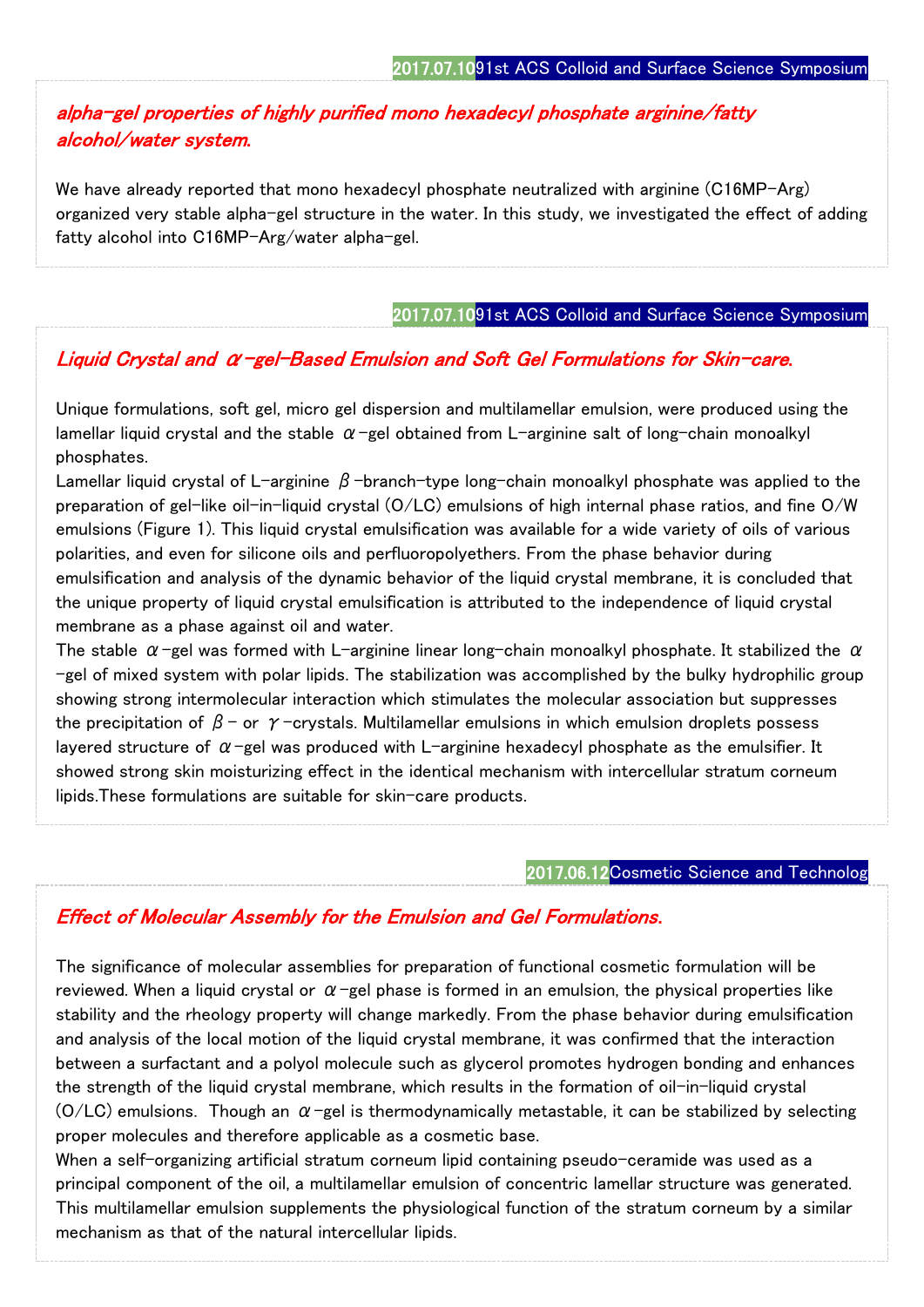# Effect of a new lipophilic pro-vitamin C, tetra-isopalmitoyl ascorbic acid (VC-IP), on senile lentigo (aging spot) via controlling of melanocytes-keratinocytes interaction.

Senile lentigo or aging spots are hyperpigmented macules of skin that occur in irregular shapes, appearing most commonly in the sun-exposed areas of the skin such as on the face and back of the hands, and are a common component of photoaged skin. Vitamin C is well known to play an important role in maintaining skin physiology, especially as a skin whitening and blighting agent. We previously demonstrated that a new stable lipophilic pro-vitamin C derivative, tetra-isopalmitoyl ascorbic acid (VC-IP), showed significant suppressive effect for UVB-induced skin pigmentation by conversion into vitamin C in skin tissue. In addition, we reported that VC-IP showed multiple physiological activities represented by scavenging of ROS and reduction of inflammatory cytokines, IL-1 $\alpha$  and PGE2, in keratinocytes. In this study, we evaluated that effectiveness of VC-IP on senile lentigo (aging spot) by conducting clinical test approved by the institutional ethical committee. VC-IP significantly improved brightness of aging spot and skin tone to evenness by mechanical measurements. Moreover, selfassessment study demonstrated that subjects were satisfied with the following parameters; appearance of aged spot, skin brightness, fading of dullness or yellowing and zero adverse reaction. Furthermore, we newly identified that VC-IP strongly suppressed the melanin delivery by inhibition of dendrite elongation stimulated by endothelin-1 in melanocytes-keratinocytes co-culture system. There are still many discussions on how senile lentigo represents in skin, however, these results suggested possibility that VC-IP is effective for improving hyperpigmented spot based on controlling of melanocyteskeratinocytes interaction without any adverse reaction.

### 2016.11.18The Asian Congress on Alternatives and Animal Use in the Life Sciences

# Serious eye damage/eye irritation assessment: SkinEthic™ HCE reconstructed human corneal test method relevance and reliability after Asia Pacific region shipment..

Validation and regulatory acceptance of in vitro test methods for serious eye damage/eye irritation are a worldwide priority considering the legislation requirements e.g. REACH, Cosmetics Directive. In response to this need, L'Oréal developed the SkinEthic™ Human Corneal Epithelium (HCE) Eye Irritation Test (EIT), a widely applicable, straightforward and economic method that was validated by the EURL ECVAM in 2016. From the validation study and its independent peer review it was concluded that the SkinEthic™ HCE EIT is able to correctly identify chemicals (both substances and mixtures) not requiring classification and labelling for eye irritation or serious eye damage according to UN GHS. Results generated in the validation study have demonstrated that the SkinEthic™ HCE EIT is transferable and reproducible within (WLR) - and between (BLR) - laboratories in Europe.

In an effort to allow the global use of the test method for chemical categorization and safety assessment, the transferability and reproducibility of the method in Asia Pacific region was evaluated, following an extended shipment. The current study present the validation study conducted in Cosmos Technical Center (Tokyo, Japan) after extended tissues transit in comparison to results obtained in L' Oréal (France).

Briefly, 40 blinded chemicals representing different functional chemical classes were tested. The chemicals provided a balanced set consisting of 7 Cat 1 liquids, 7 Cat1 solids, 6 Cat 2A/Cat 2B liquids, 6 Cat 2A/Cat 2B solids, 7 No Cat liquids and 7 No Cat solids. The WLR of the three independent runs, based on the concordance of predictions (Cat1/Cat2 or Not Classified) was 100% for Cosmos. Thirty nine out of 40 chemicals were consistently classified in Cosmos and sponsor laboratories showing a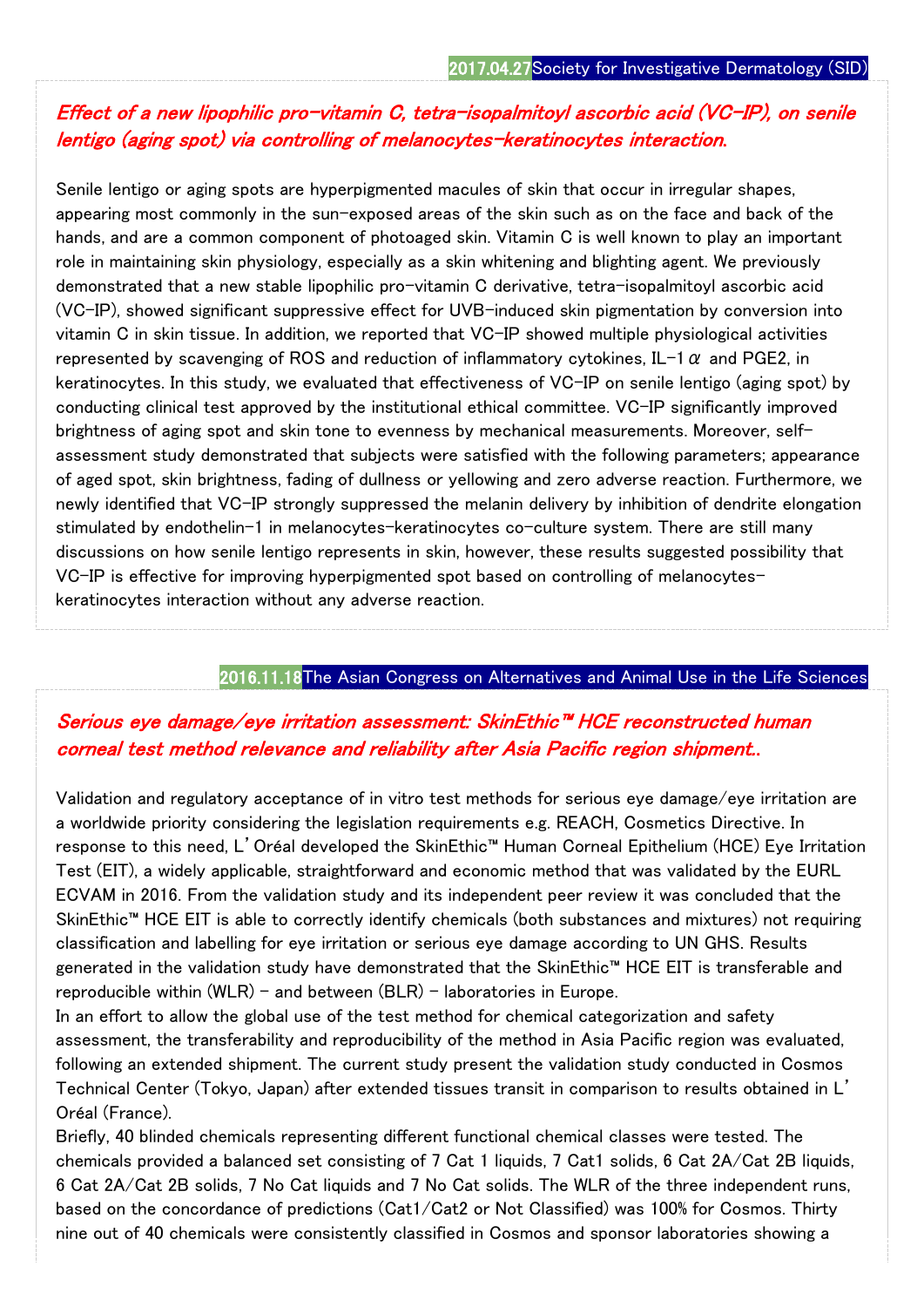BLR of 100% for solids and 95% for liquids. Accuracy obtained by Cosmos' partner was 88.8% with a sensitivity of 100% and a specificity of 67.9% thereby meeting all acceptance criteria for predictive capacity.

Thus, transferability, reliability and relevance of SkinEthic™ HCE EIT test method after extended shipment remain in agreement with regulatory validation criteria consolidating and supporting its integration as a Validated Reference Method in the OECD Test Guideline 492 currently under revision.

2016.11.04IFSCC 29th Congress Orland, FL 2016

# A New Cleansing Booster in Cleansing Lotion Formulations by Promoting Interface Adsorption of Surfactants.

Cleansing products (e.g., make-up removers) have various types of formulation (oil, cream, milk, gel, lotion, and sheet); all these products are required to possess high cleansing ability and comfortable feel . In recent years, cleansing lotions have become increasingly popular among Japanese consumers. Lotions have a comfortable feel and are practically very easy to use; further, since most formulations are water-based, rinsing with water is not required. However, water-based systems have reduced cleansing efficiency because the highly hydrophilic environment has a limit to perform enough wettability against make-up residue . Many studies regarding cleansing from various points have been investigated. In the cleansing process (Fig. 1), it is important to promote greater efficiency at each stage, which is how to promote the complex formation and the desorption and so on . Many studies have focused on STEP 3 or 4 . By contrast, the process shown in STEP 2, which is adsorption , the state of bulk and the wetting has not been the subject of much study. In this study, we focused on STEP 2 of the cleansing process by using a new moisturizing agent, PPG-24-GLYCERETH-24. PPG-24-GLYCERETH-24 was investigated to demonstrate the correlation linking its interfacial activities with the boosting effects on the detergency of cleansing lotions containing PPG-24-GLYCERETH-24 . We speculate that by using PPG-24-GLYCERETH-24 with detergents, we can obtain a cleansing lotion with higher cleansing ability, because PPG-24-GLYCERETH-24 decreases the surface or interfacial tension and it has the behavior as if promotes the adsorption efficiency of the detergents. It has solvent-like characteristics and does not prevent the interfacial activities of detergents .

## 2016.11.04IFSCC 29th Congress Orland, FL 2016

Systematic-quantitative evaluation of sedative effect of an aromatic component, "Rosa damascene", using integrative physiological analysis.

#### Introduction

Rose damascene is the one of the most popular and common fragrance. Although it has been traditionally used for achievement of sedative effect, there are few reports regarding how it works on the physical and mental relaxation. In general, preference and sensitivity to aromatic compounds should be varied in accordance with gender, race and age, therefore, it has been considered that it is difficult to define the physiological effect of those on relaxation. In this study, we addressed to establish systematic-quantitative evaluation method to identify the mechanism of sedative effect of Rose damascene on physical condition, through focusing on human autonomic and central nerve system by using the integrative physiological technics.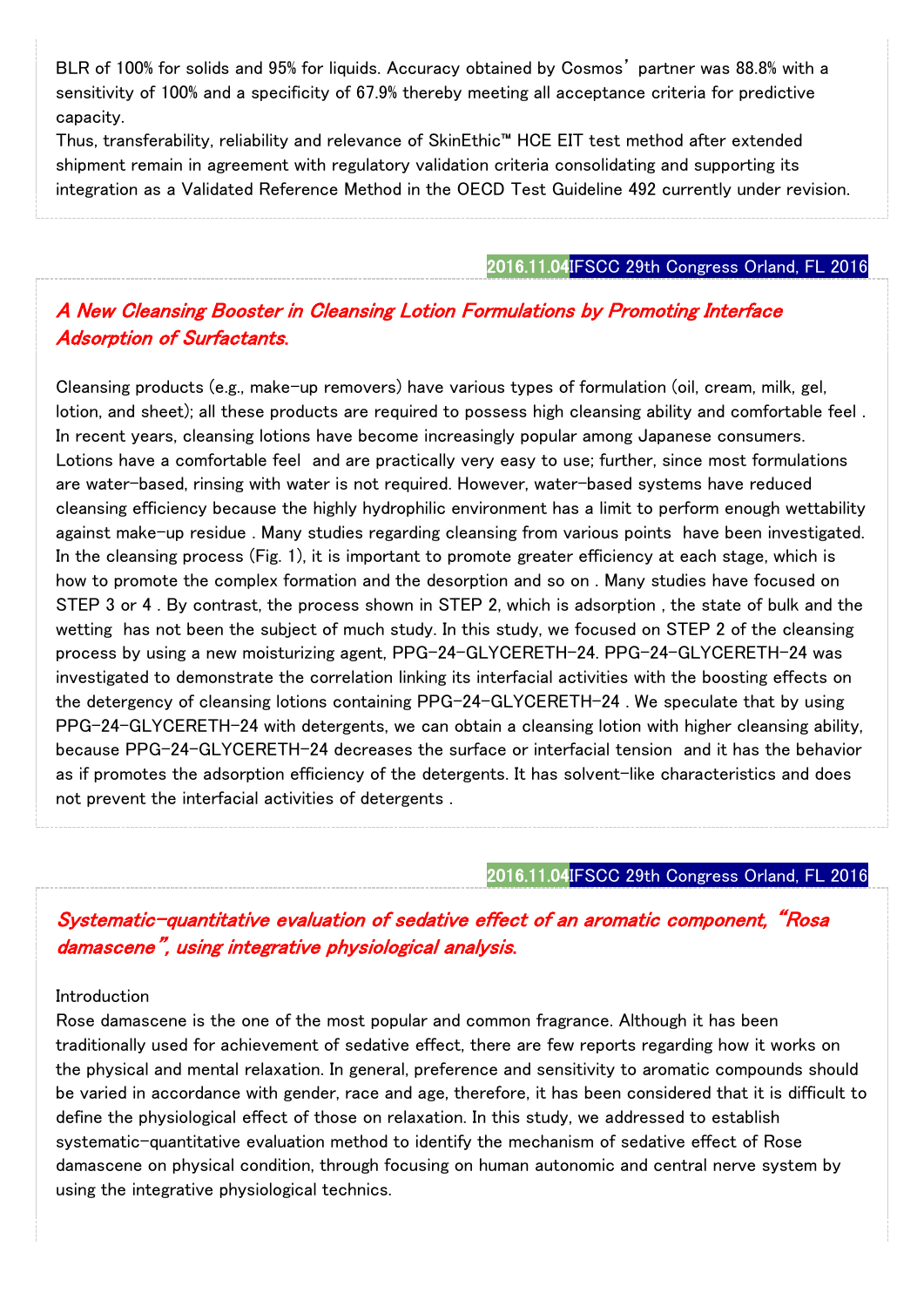### Methods

Peripheral blood flow

Peripheral blood flow of palm was measured by Laser speckle blood flow imager (Zone Pro). Peripheral blood flow of each subject was monitored at before, during and after inhalation of the sample. Pupillary light response

To evaluate the response of autonomic nervous system, the light reflex of the pupil was measured by pupil measurement instrument (Iriscorder Dual). The changes of pupil diameter (miosis rate) were calculated as a parameter of the autonomic nervous system state. The miosis rate of each subject was monitored at before and after inhalation of the sample.

### Brain blood flow

Brain blood flow of prefrontal area was measured by near-infrared spectroscopy (NIRS OEG-16). Brain blood flow of each subject was continuously monitored at before, during and after inhalation of the sample. The average movie images of brain blood flow were composed for measurement of brain blood flow.

### Results

It is well known that there is a correlation between physical and mental relaxation and the increasing of blood flow. Therefore, firstly, we evaluated the effect of Rose damascene on peripheral blood flow. Palm blood flow was promptly increased during Rose damascene inhalation, and this state was continued after odor inhalation. Secondly, we evaluated the effect of Rose damascene on the pupillary light response and blood flow of prefrontal area of brain, as a respective parameter of autonomic and central nerve system response. The miosis rate was drastically increased by inhalation of Rose damascene. Brain blood flow of imaging analysis indicated that the center and the right fields of blood flow on prefrontal area were specifically decreased by odor inhalation.

#### Discussion and Conclusion

In this study, we investigated the mechanism of sedative effect of Rose damascene by integrative physiological technics. The increasing of peripheral blood flow was eventually induced by suppression of sympathetic nerve system by Rose damascene inhalation. The significant increase of miosis ratio by odor inhalation suggests that autonomic nerve activity shifts to parasympathetic nervous system dominant. A significant decrease of blood flow in the right from the center field of brain prefrontal area suggested the function of sympathetic nerve system suppressed by Rose damascene inhalation. These sequential results strongly suggest that the sedative effect of Rose damascene appears by suppressing sympathetic nerve system. These findings contribute to the objective development of personal care product containing of an aromatic components, regardless of the preference or sensitivity.

### 2016.11.02IFSCC 29th Congress Orland, FL 2016

# INFLUENCE OF ANTIOXIDANT-BASED COSMETIC FORMULATIONS ON SKIN INFLAMMATORY RESPONSE .

Skin inflammation is a fundamental and beneficial response to initiate the healing process aiming to restore skin homeostasis. During the early inflammatory phase, ROS are generated, and at high concentrations, ROS can induce severe tissue damage, which disrupts the cutaneous barrier. The epidermis is composed mainly of keratinocytes, and it is rich in ROS detoxifying enzymes, such as superoxide dismutase, catalase, thioredoxinreductase, and glutathione peroxidase. The epidermis is also rich in antioxidant molecules, such as tocopherol, glutathione, and ascorbic acid. The combination of these natural antioxidants provides some natural protection against oxidative stress.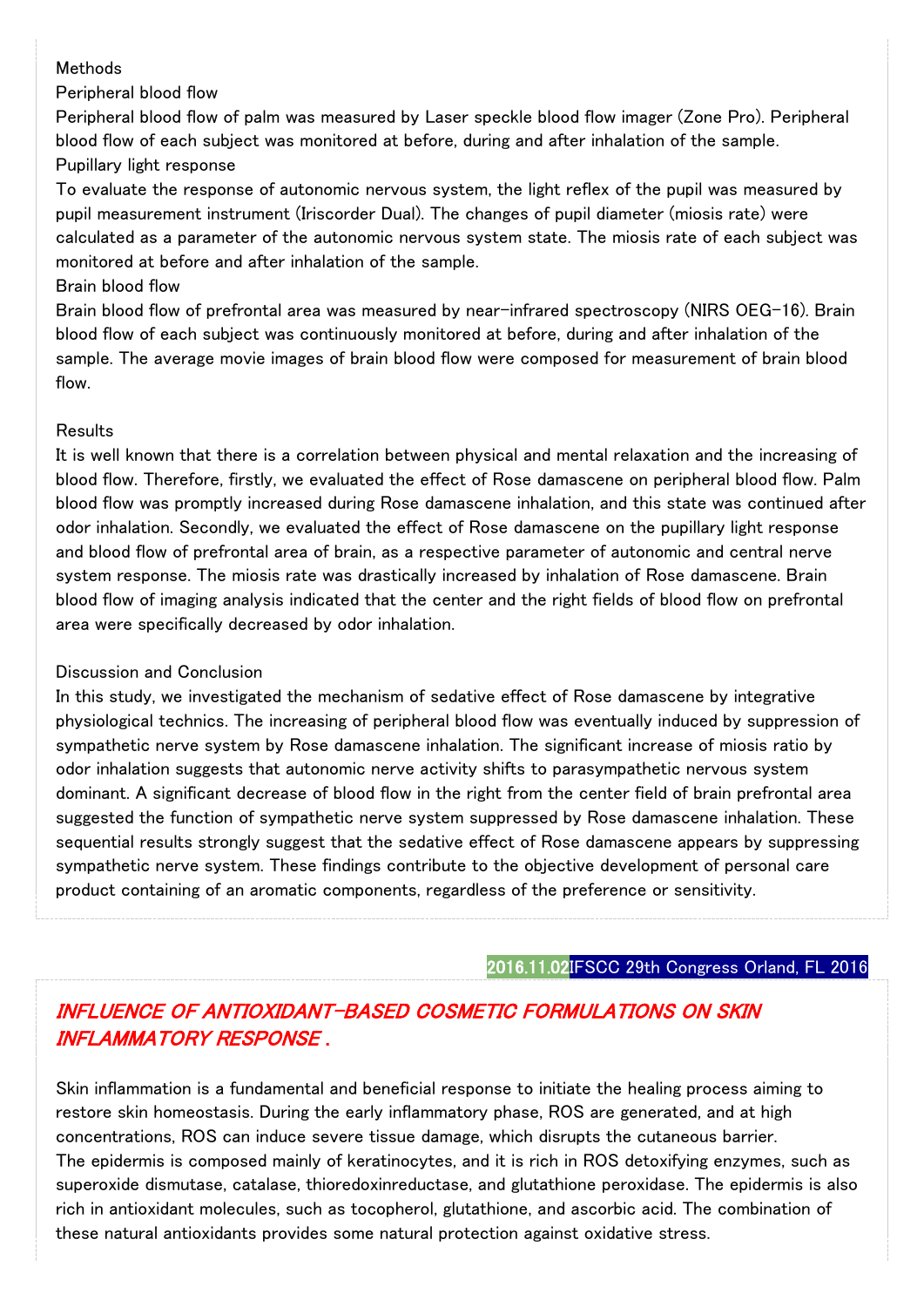Several studies clearly demonstrate protective effects of antioxidants when administered to cultured cells or applied to animals. However, it is valuable to consider the antioxidant capacity of the whole stratum corneum, and the possible interactions with other biomolecules and baseline antioxidants content.

The cardinal signs of inflammation are redness, heat, pain, swelling and loss of function of the inflamed tissue. Some of them can be measured using skin biophysical techniques and Reflectance Confocal Microscopy (RCM). By non invasive measurements, biophysical techniques and RCM allow for real time way to observe the superficial layers of the skin and their healing after skin inflammation3. In this context, the combination of these techniques contributes to the better understanding of the role of exogenous antioxidants in the skin inflammatory process.

#### 2015.12.21Pacifichem 2015

### The potential of microalgae as a novel cosmetic ingredient.

In nutraceuticals and functional foods, microalgae are targeted as a novel nutrition, and they are appealing as a next generation natural source. Various microalgal components have been found to have a good physiological and/or helpful effect for nutrition. Specifically, omega-3 fatty acids and carotenoids are attracting attention for functional lipids reported to show many bioactive effects as such as antioxidant, anti-aging and so on. As such, they are considered to use as a nutritional food or cosmetics.

Cosmos Technical Center Co., Ltd. is a group company and R&D center of Nikko Chemicals Co., Ltd. that currently has been developing a novel cosmetic ingredient. And so, we aim to develop an application of cosmetics from microalgae focused on stable extraction of functional lipids with antioxidation ability. Various solvents based on polarities were tested to extract the functional lipids from biomass representing several strains including Chlorophytes and Rhodophytes, with the result that triglyceride, ester oil and hydrocarbon were effective, on the other hand, ethanol and 1,3-butanediol were not effective. Notably, squalane (NIKKOL Sugar Squalane provided by Nikko Chemicals) could be extracted most efficiently (20% higher yield over other solvents) and with best stability over a 4-week test period at 25°C. Moreover, the extract of squalane was confirmed to possess high antioxidant activity by singlet oxygen quenching evaluation. It was concluded that marine algal squalane extract could be directly used as a cosmetic ingredient for an antioxidant cream and/or hair oil mist.

#### 2015.10.05Development of Cosmetic Ingredients from Microalgae

## Development of Cosmetic Ingredients from Microalgae.

In the oleochemical industry, microalgae are targeted as a novel oil raw material, and they are appealing as a next generation natural source. Various microalgal components have been found to have a good physiological and/or helpful effect for nutrition. Especially, omega-3 fatty acids and carotenoids are attracting attention as functional lipids reported to show many bioactive effect as such as antioxidant, anti-aging and so on. As such, they are considered to use as a nutritional food or cosmetics. Nikko Chemicals Co., Ltd. has been developing, manufacturing and selling cosmetic ingredients over 60 years. Cosmos Technical Center Co., Ltd. is a group company and R&D division of Nikko Chemicals that currently has been developing a novel cosmetic ingredient under GCS+E strategy. GCS+E means green, clean and sustainable plus economical. And so, we aim to develop an application of cosmetics from microalgae focused on stable extraction of functional lipids with anti-oxidation ability. Various solvents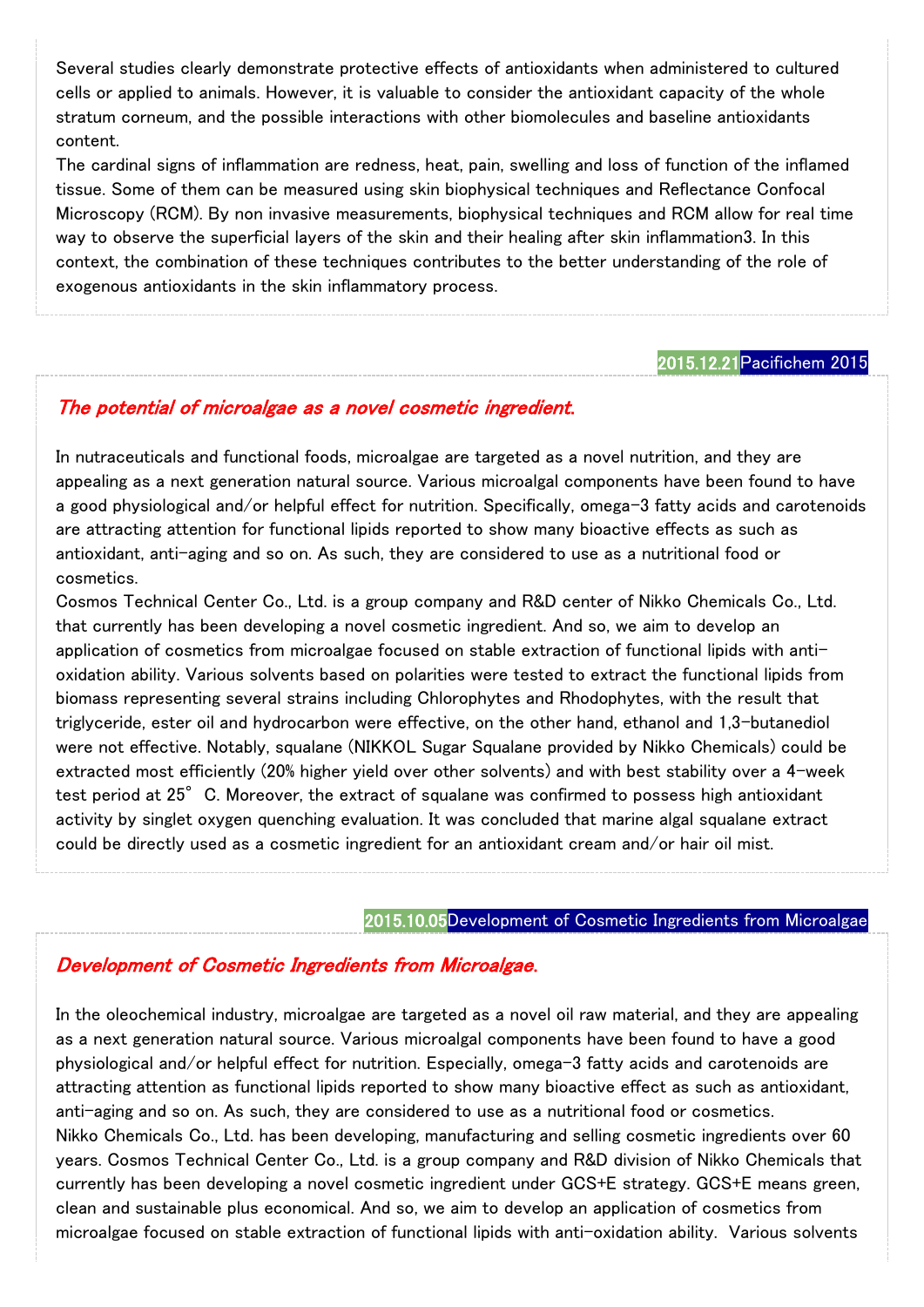based on polarities were tested to extract the functional lipids from biomass representing several strains including Chlorophytes and Rhodophytes, with the result that triglyceride, ester oil and hydrocarbon were effective. Notably, sugar squalane could be extracted most efficiently (20% higher yield over other solvents) and with best stability over a 4-week test period at  $25^{\circ}$  C. Moreover, the extract of sugar squalane was confirmed to possess high antioxidant activity by singlet oxygen quenching evaluation. It was concluded that marine algal sugar squalane extract (we named "NIKKOL GS-Alohalge-SSQ") could be directly used as a cosmetic ingredient for an antioxidant cream or hair oil mist.

### 2015.06.01The Korean Society of Pharmaceutical Science and Technology

### Basic Properties of SAA and their Applications.

Surfactants and oils are commonly used in many kinds of industrial fields such as cosmetics, personal care items and pharmaceutical topical agents. In these fields, because these products would be used for human skin, safety, efficacy and formulation techniques are required from manufacturer and consumer. NIKKOL GROUP runs the wide business in such fields for a long time. We have a lot of knowledge about emulsification and solubilization technology.

In this time, we would like to introduce the emulsification and solubilization technology for preparing a good product with good texture and high stability.

### 2015.05.0112th Bianual Conference of the Asian Socirties of Cosmetic Scientists

## A possible role of apoptosis associated serine proteinase, HtrA1, in the maintenance of a homeostasis of skin epidermis.

HtrA1 is serine protease which has been identified in the epidermis. Although the precise function of HtrA1 in the epidermis is still unclear, some reports have suggested that HtrA1 is involved in programmed cell death, apoptosis and anoikis. On the other hand, it is generally known that excess apoptosis caused by UVB exposure is involved in the accumulation of cell damage in the skin epidermis, and it adversely affects skin epidermis homeostasis that causes chronic cell inflammation and parakeratosis. However, the precise mechanism underlying how UVB induced apoptosis adversely effects epidermal alterations has not been elucidated. This study aims to clarify the behaviour of HtrA1 in the apoptosis of epidermal cells induced by UVB exposure. In this study, we identified that HtrA1 plays a dominant role in the initiation of epidermal cell apoptosis specifically induced by UVB. The overproduction of representative inflammatory substances,  $IL-1\alpha$ , PGE2 and VEGF was associated with a high level of HtrA1 followed by UVB exposure in the epidermal keratinocyte. Furthermore, Japanese maple extract, a potent inhibitor of HtrA1 we found through this study, showed efficacy in inhibiting UVB-induced apoptosis and VEGF overproduction. Clinical evaluation revealed that topical application of this novel extract prevented skin redness and decreased the number of pores, which are associated with alterations of homeostasis in the skin epidermis.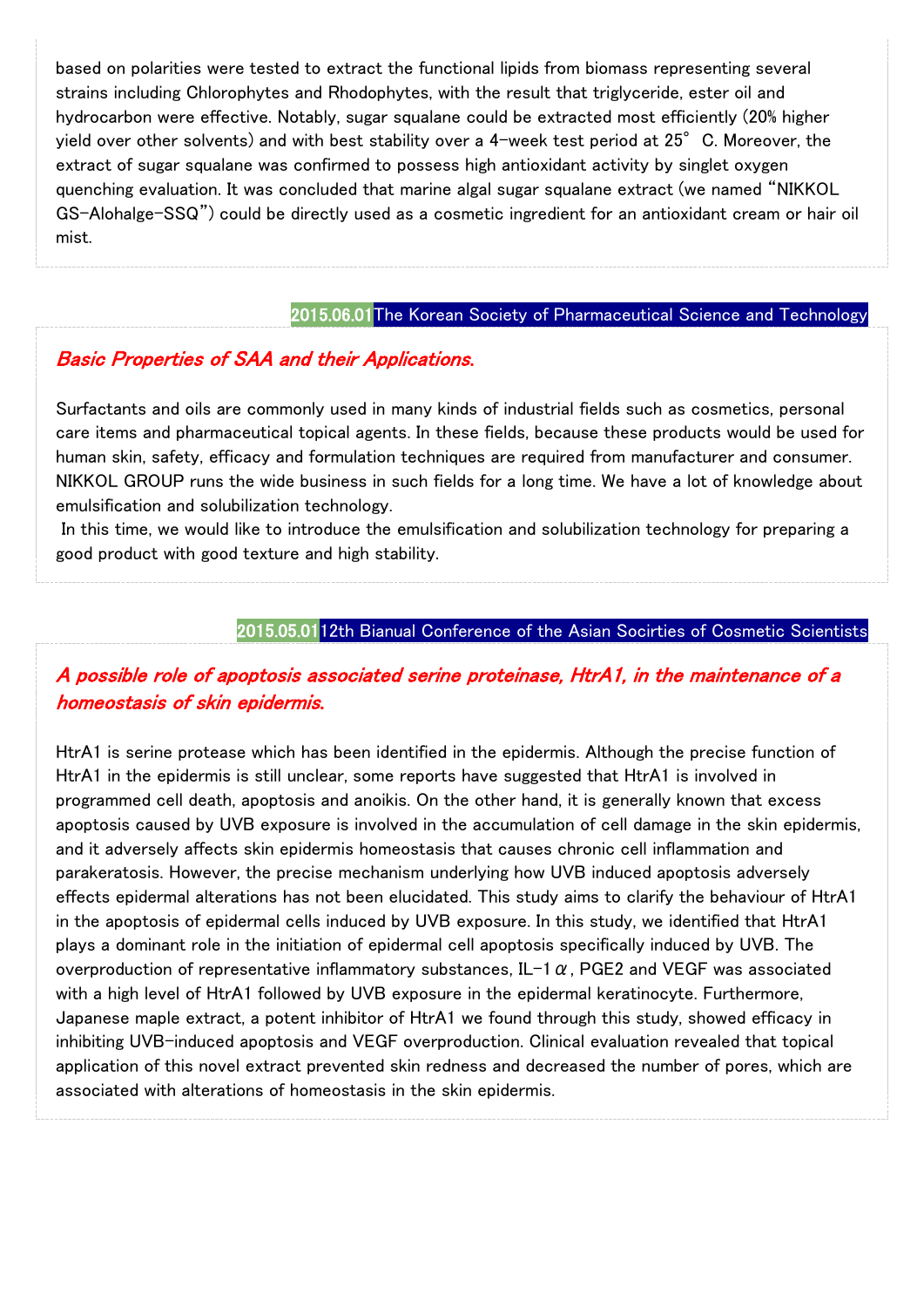## THE DEVELOPMENT OF NEW W/O EMULSION WHICH HAS LIQUID-CRYATALIZED WATER PHASE AND ITS SUPERIOR SKIN CARE EFFECT

Long chain mono alkyl phosphates were investigated to demonstrate formation of self-assemblies. In this study, we focused on the  $\beta$ -branched mono hexyldecyl phosphate and found that the salt of  $\beta$ branched mono hexyldecyl phosphate neutralized with L-arginine (R6R10MP-Arg) formed unique selfassemblies in aqueous system spontaneously. R6R10MP-Arg organized into lamellar liquid crystal structures and stable vesicles at various concentrations and temperatures. These structures were confirmed by polarized microscope, DSC, SAXS, and TEM. The ternary phase diagram of R6R10MP-Arg/Water/Oil was drawn at 25  $\degree$  C. Based on its properties, a unique type of W/O (Water-in-Oil) emulsions containing liquid-crystalline structures (called spherulites) was prepared. This W/O emulsions would be performed higher moisturizing efficacy and the other cosmetic functions as well.

#### 2014.11.01IFSCC 2014, 28th congress

### A new strategy for improvement of skin radiance by inhibition of MCP-1 overproduction associated with AGEs accumulation.

Radiant skin can be attributed to different parts of the skin but is commonly known to be affected by skin subsurface substances, melanin. The amount of melanin relates to the appearance of brown spots, hyperpigmentation and uneven skin tone. It has been reported that advanced glycation end products (AGEs), which are characterized by a fluorescent brownish color, are deposited in the dermal matrix with age. Because of AGE's characteristics, the direct contribution of AGEs to the discoloration of aged skin has been a topic for many years. We previously studied on the possibility that the AGEs acts as a physiological substance, and not as a pigment in the skin. In past study, we demonstrated that the accumulation of AGEs triggered induction of specific substance, monocyte chemoattractant protein-1 (MCP-1), from normal human dermal fibroblasts, which increase tyrosinase production in normal human melanocytes. However, the precise mechanism underlying how MCP-1 stimulates the melanogenesis of normal human melanocytes has not been elucidated. This study aims to clarify the pathway of melanogenesis triggered by a new endogenous substance, MCP-1, associated with accumulation of AGEs, as well as usefulness of Japanese PRUNUS MUME FRUIT EXTRACT, as a potent degradation agent of AGEs found on skin.